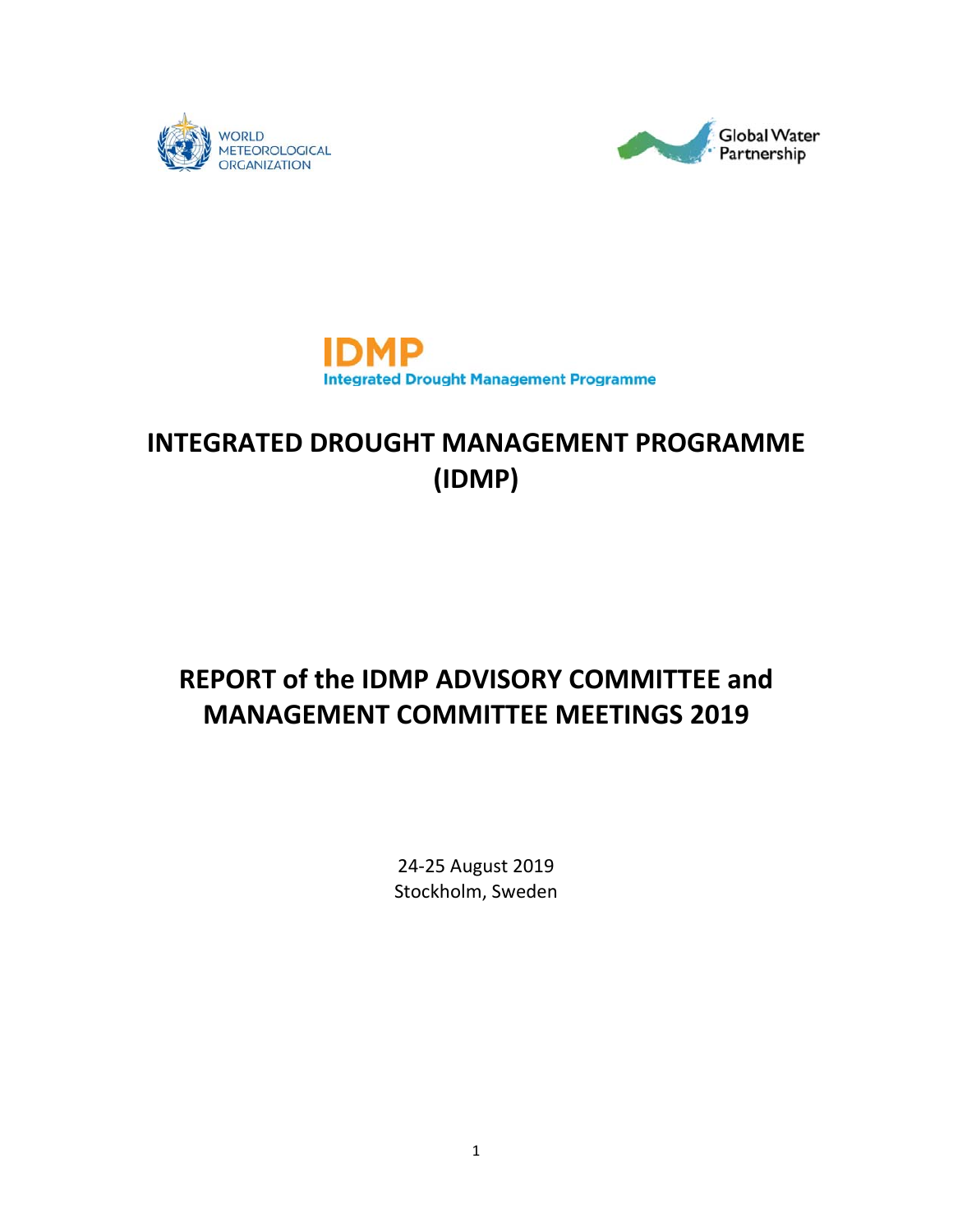### **Contents**

| 1. |                                                                                 |  |
|----|---------------------------------------------------------------------------------|--|
| 2. |                                                                                 |  |
| 3. |                                                                                 |  |
| 4. |                                                                                 |  |
| 5. |                                                                                 |  |
| 6. |                                                                                 |  |
| 7. |                                                                                 |  |
| 8. |                                                                                 |  |
| 9. |                                                                                 |  |
|    |                                                                                 |  |
| 1. |                                                                                 |  |
| 2. |                                                                                 |  |
| 3. |                                                                                 |  |
| 4. |                                                                                 |  |
| 5. |                                                                                 |  |
| 6. |                                                                                 |  |
| 7. |                                                                                 |  |
|    |                                                                                 |  |
|    |                                                                                 |  |
|    |                                                                                 |  |
|    |                                                                                 |  |
|    | ANNEX V - IDMP ACTIVITY REPORT 2018/2019 and STRATEGIC PERSPECTIVES 2019/202035 |  |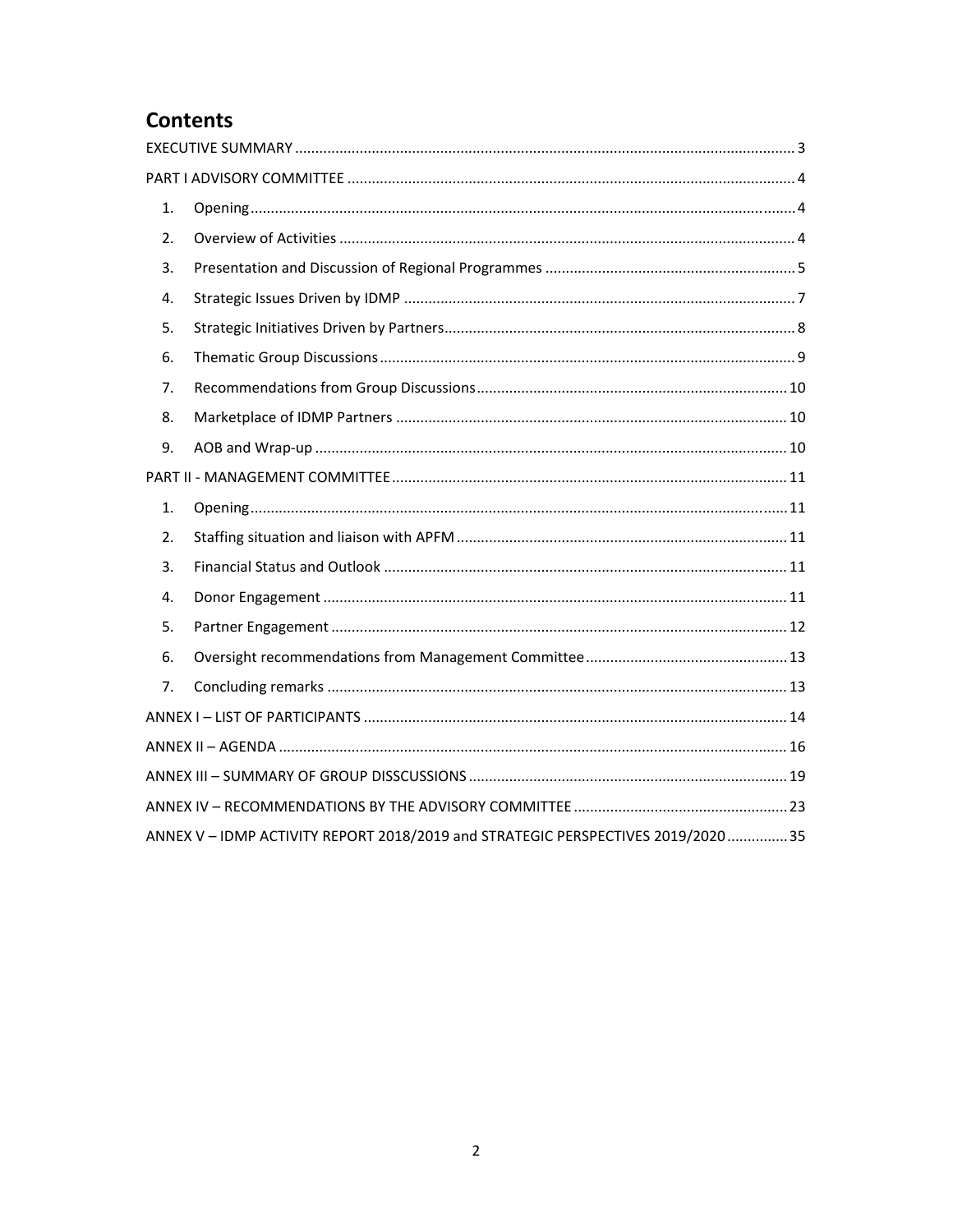### **EXECUTIVE SUMMARY**

The IDMP Management Committee approved the new initiatives and strategic direction proposed for the year 2019-2020 by the IDMP Advisory Committee and the IDMP Technical Support Unit (TSU). Discussions were based on the Integrated Drought Management (IDMP) Activity Report 2018/2019 and Strategic Perspectives 2019-2022 (see Annex V), distributed to all partners prior to the meeting.

Furthermore, the Advisory Committee gave the following high priority recommendations, later endorsed by the Management Committee:

#### **General Recommendations**:

- Ensure that science is at the table when (policy and practice) decisions are made (more interactive format)
- Articulate the avenues how partners can leverage the IDMP
- Explore way forward with GDIS in context of IDMP and Global Drought Observatory (GDO)
- Explore improving characterization of IDMP partners building on http://www.droughtmanagement.info/ask/ask‐partners/
- Encourage IDMP partners to, where possible, assign key account manager for IDMP (include in TOR of a partners' staff)
- Develop Impact Stories on the value and impact of IDMP
- IDMP to help create effective project proposal partnerships
- **Knowledge Products**:
	- Support development of GAR2020 special report on drought
	- Publish a review publication on pillar 1 and 3 led by partner under IDMP
	- Map out story on how in Euroclima+ project in Central America "Governance instruments for flood and drought risk reduction and increase of resilience are created and improved" (expected outcomes)
	- Finalize publication on water scarcity and drought, also connect with work of FAO on SDG 6.4
	- Ask partners to feature IDM HelpDesk on their websites
- **Research:**
	- Research better techniques for capacity development on integrated drought management
- **Helpdesk:**
	- IDMP to participate in WMO Country Support Initiative and partners' country support initiatives
	- Planned joint direct action in response to countries' requirements for drought management strategy formulation
	- Explore how to better classify helpdesk requests

All recommendations from the meeting and the pending recommendations from the 2017 meetings are summarized in Annex IV.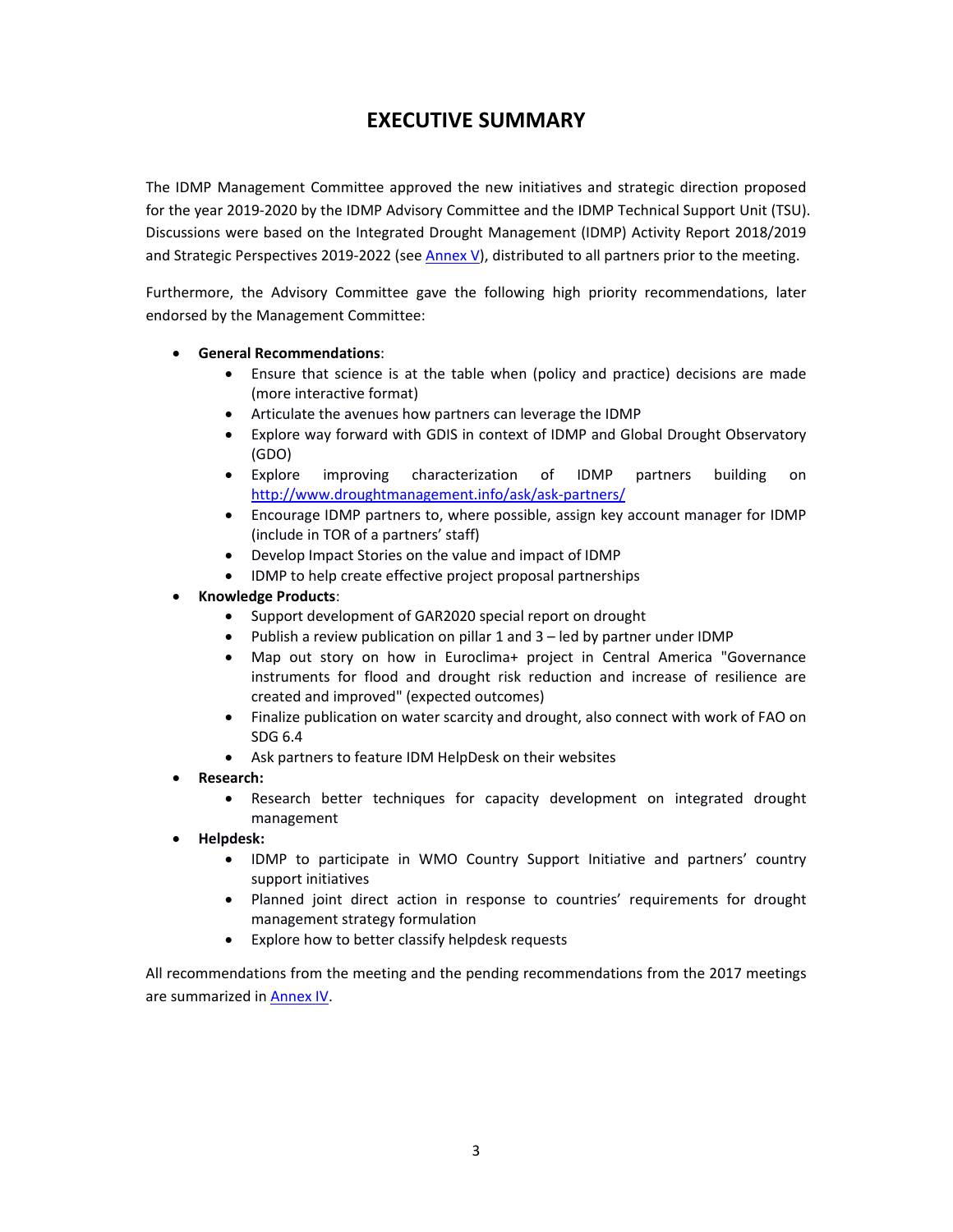### **PART I ADVISORY COMMITTEE**

#### **1. Opening**

The meeting of the IDMP Advisory Committee (AC) was held at the Global Water Partnership (GWP) Offices in Stockholm, Sweden on 24 August 2019.

Robert Stefanski, Chief of the Agricultural Meteorology Division at World Meteorological Organization (WMO) and Head of the IDMP TSU, on behalf of Petteri Taalas, Secretary General of WMO, together with Monika Weber-Fahr, Executive Secretary of GWP, opened the meeting and welcomed the participants. GWP's Executive Secretary gave a short overview on the new strategy of GWP – Towards a Water Secure World. Special mention was given to the Memorandum of Understanding that was signed during the WMO hydrological assembly in Geneva in June 2019, granting increased collaboration between WMO and GWP. It was also highlighted that the joint session between IDMP and the Associated Programme on Flood Management (both programmes that are jointly managed by WMO and GWP), held in the afternoon of 23 August 2019, was perceived by both programmes as an auspicious moment.

Donald A. Wilhite, Chair of IDMP, was absent due to unforeseen developments preventing him from travelling. He was jointly replaced in his role by Robert Stefanski and Frederik Pischke (member of IDMP TSU and Senior Programme Officer at GWP). After a brief self‐introduction by all attendees (see List of Participants in Annex I), the Committee adopted the agenda (see Annex II) with no amendments.

#### **2. Overview of Activities**

A brief overview of the activities during the reporting period (2018‐19) was given by Robert Stefanski and Frederik Pischke, in particular concerning the following:

- Background and governance structure of the program;
- Implementation status of the recommendations made by the Advisory and Management Committees (AC/MC) during the 2018 meetings;
- Other activities carried out by the TSU: Tools and Resources on the "3 Pillars of IDM", Knowledge products, Website impact assessment and analysis of the reporting period's trends in website visits, the shortly upcoming World Water Week side event organized by IDMP, current status and usage of the "IDM HelpDesk", engagement in international processes/meetings, engagement with strategic initiatives, regional programs and initiatives;
- Resources mobilization: IDMP fundraising activities;

The presentation was followed by a discussion/contribution on the following main points:

**UNESCO IHP** highlighted their products: Drought Atlas for Latin America is operational since 2018, a drought atlas for the Caribbean and Zimbabwe is in preparation, there is a now operational drought observatory in Chile (Ministry of Agriculture), work on drought observatory in Peru is ongoing, a digital exhibition has been developed about "Drought in the Anthropocene". UNESCO IHP welcomes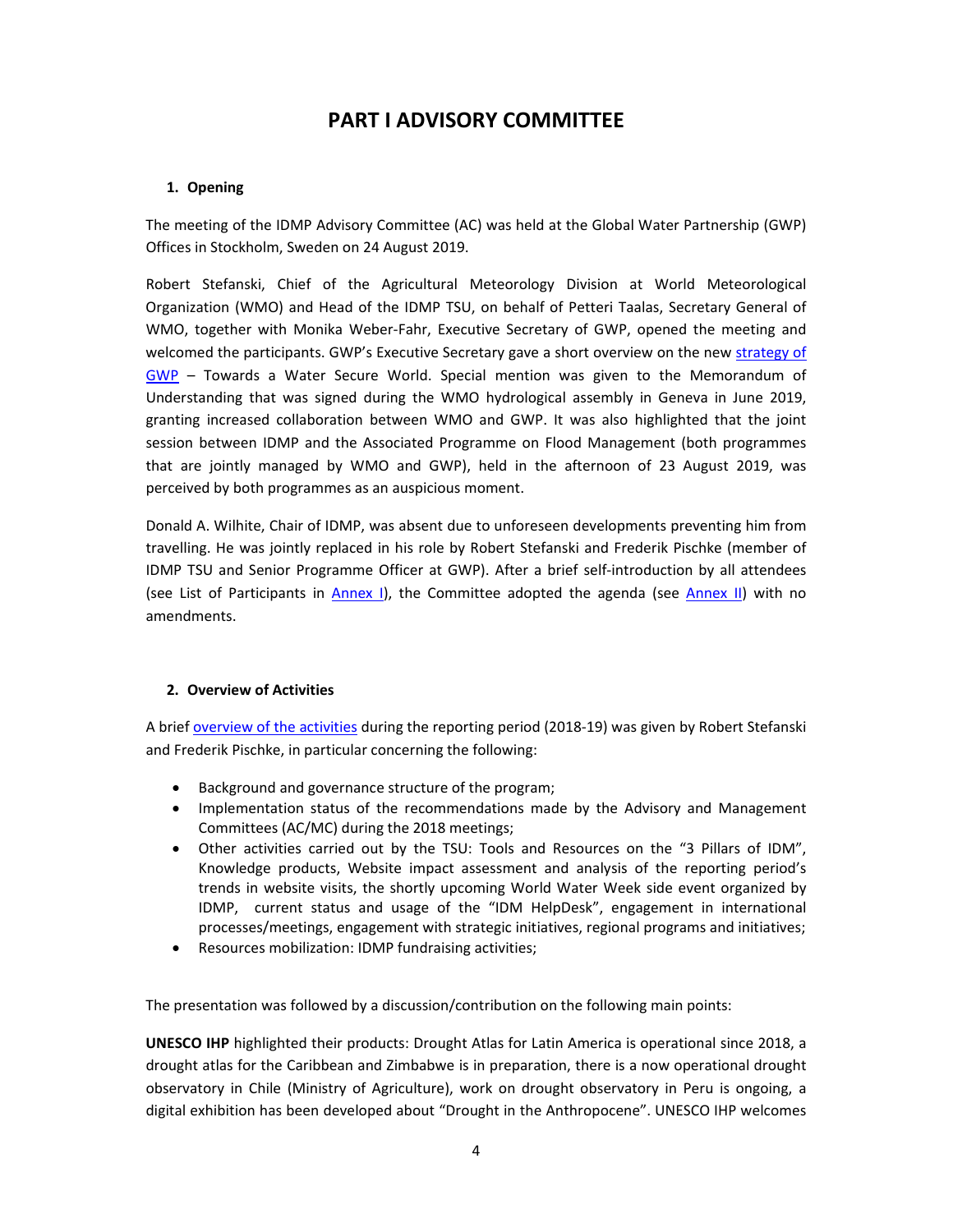collaboration with IDMP and will follow up formally. The IDMP TSU pointed to the possibility of closer collaboration as spelled out in its Operational Guidelines and welcomes proposals from UNESCO in this regard.

**The importance of achieving alignment of different efforts in drought management** was brought up by several participants, regarding the efforts of different institutions (UNESCO IHP, UNESCO category 2 centers, IDMP) and regions (South America: ENANDES, Euroclima+). The IDMP TSU highlighted that IDMP is not a coordination body but seeks collaboration. There is close collaboration on knowledge products by FAO, UNCCD, WMO and GWP, and awareness should be raised by each organization about their efforts on drought in order to increase collaboration and synergies.

#### **3. Presentation and Discussion of Regional Programmes**

#### **IDMP regional project managers illustrated the activities undertaken in 2017/2018 in their regions:**

• Sabina Bokal, from the Global Water Partnership Central and Eastern Europe, IDMP Central and Eastern Europe (IDMP CEE) project manager, provided an update on the IDMP CEE (link to presentation);

The presentation was followed by a discussion on the following main points:

The DriDanube project was funded with 2 million Euro for 3 years. These funds were used to address 10 countries for the implementation of national drought measures, which was the goal of the project. Drought reporters are operating on a voluntary basis, inquiries were made on scaling this well‐working reporting initiative up globally. The involvement of political stakeholders like the International Commission for the Protection of the Danube River was highlighted as an efficient way to promote drought preparedness on an institutional level. ICWRGC asked for a contribution from IDMP CEE to the *XXVIII Conference of the Danubian Countries on Hydrological Forecasting and Hydrological Bases of Water Management* in Kyiv (November 6‐8, 2019). Interest was expressed by several participants to extend the focus of the drought efforts in CEE from an agricultural focus also to hydrology, WMO highlighted its predisposition for supporting both agricultural and hydrological efforts.

 Gerald Kairu, from the Global Water Partnership Eastern Africa, IDMP Horn of Africa (IDMP HoA) project manager shared the latest achievements of IDMP HoA (link to presentation);

The presentation was followed by a discussion on the following main points:

The importance of the link to IGAD and anchoring the profile of drought on a high political level was recognized, as well as the large potential funding opportunities in the context of integrating drought management into national adaptation planning and the NDCs. Several participants raised the issue of a science/policy interface – how can the understanding of science and policies and the respect for science be increased? In the HoA region, this issue is addressed by simplifying documentation, engaging directly and by establishing a two‐way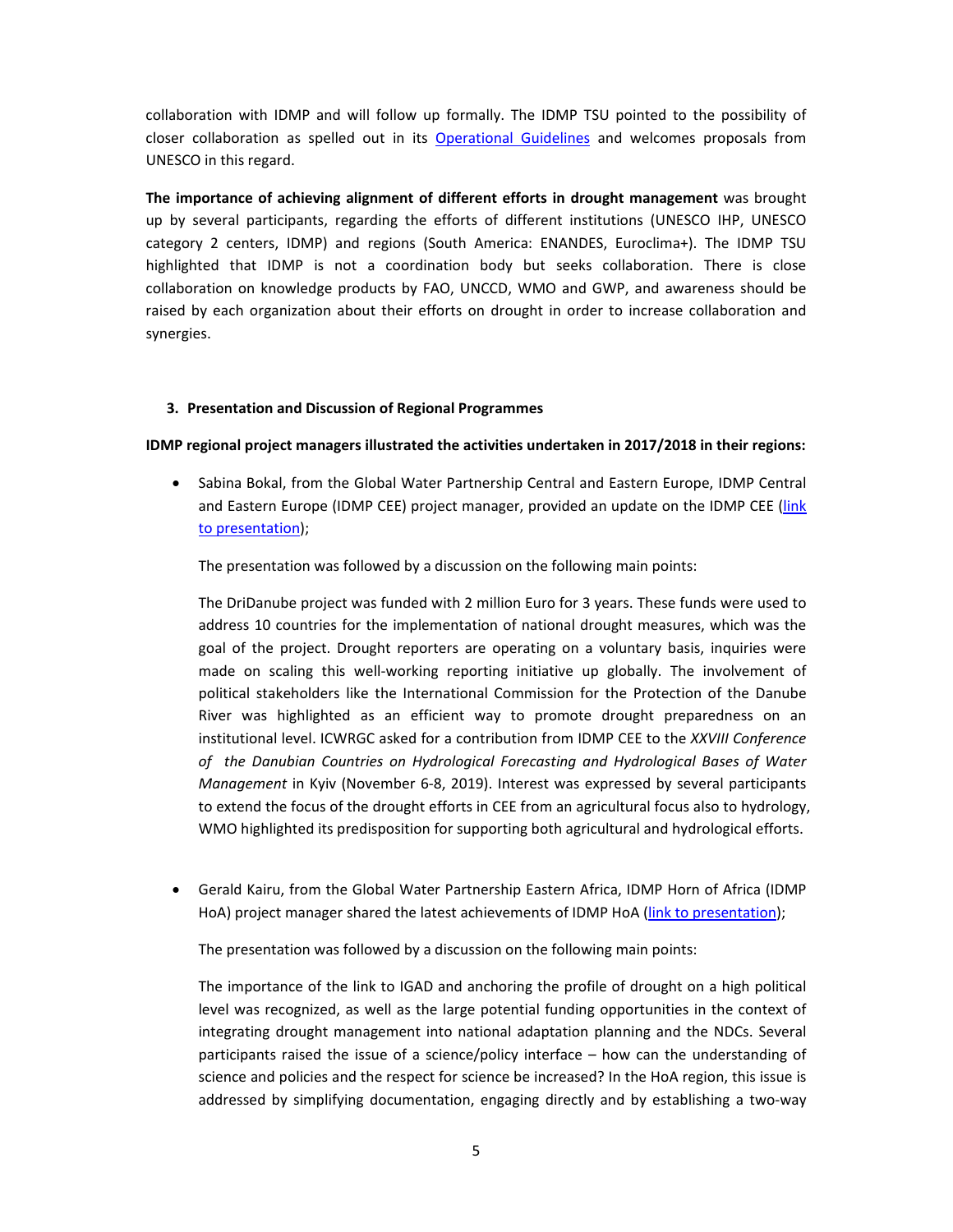communication. Inquiries about transboundary activities were made, and IDMP HoA highlighted the efforts made in Kenya and Uganda as well as Djibouti and Ethiopia. Generally, the IDMP activities so far have focused on national drought resilience while APFM has touched on transboundary issues. This might be an entry point for collaboration, despite the fact that transboundary projects touch on sensitive issues, which might also complicate acquiring funding. Transboundary subsurface flows are an important component of water management and should be recognized as such.

● Félicité Chabi-Gonni Vodounhessi, from the Global Water Partnership West Africa, IDMP West Africa (IDMP WAF) project manager gave an overview of IDMP Western Africa (link to presentation);

There are two new young professional staff working at the GWP WAF office supporting IDMP work. In the Western African region, the UNCCD DI is used as a vehicle to support national drought plans. IDMP WAF is also connecting with and contributing its knowledge to the drought parts of projects carried out in the region (Volta Basin). A regional center on integrated river basin management under the auspices of UNESCO is situated in Nigeria and could serve as an entry point to leverage the concepts of IDMP regionally.

- South America Robert Stefanski provided an overview of the various drought projects (link to presentation). One issue is that there needs to be more liaison and coordination among these projects and there is a proposal to seconded someone to the WMO sub‐regional office in Paraguay to do this.
- Central America Sara Oppenheimer gave an overview on ongoing activities also in the context of the Euroclima+ project (link to presentation). In order to leverage the adoption and linkage of governmental instruments in the countries, responsible agencies are involved in the development process. A regional component in the projects ensures that the gap between monitoring and active measures is closed through interaction and exchange.
- Other Regions Robert Stefanski provided an overview on IDMP activities in the Pacific region and Iran (link to presentation). No further activities occurred in the Pacific. In Iran, there have been discussions on improving national and possible regional drought monitoring and these discussions will continue.

The following topics that were addressed during the discussions of regional activities are of general interest:

The question was raised of whether lessons can be learned or shared between regions or worldwide on **media interaction**. Points stated included the issue of language barriers and the importance of the training of journalists to facilitate the integration of drought information. ADPC reported about their activities on training journalists for reporting of disasters, increasingly together with UNDRR, and stressed that goals of journalist trainings should be clearly defined – role of journalists as reporters or as part of warning systems?

The **Water Youth Network** expressed its interest in supporting projects by helping to engage the youth.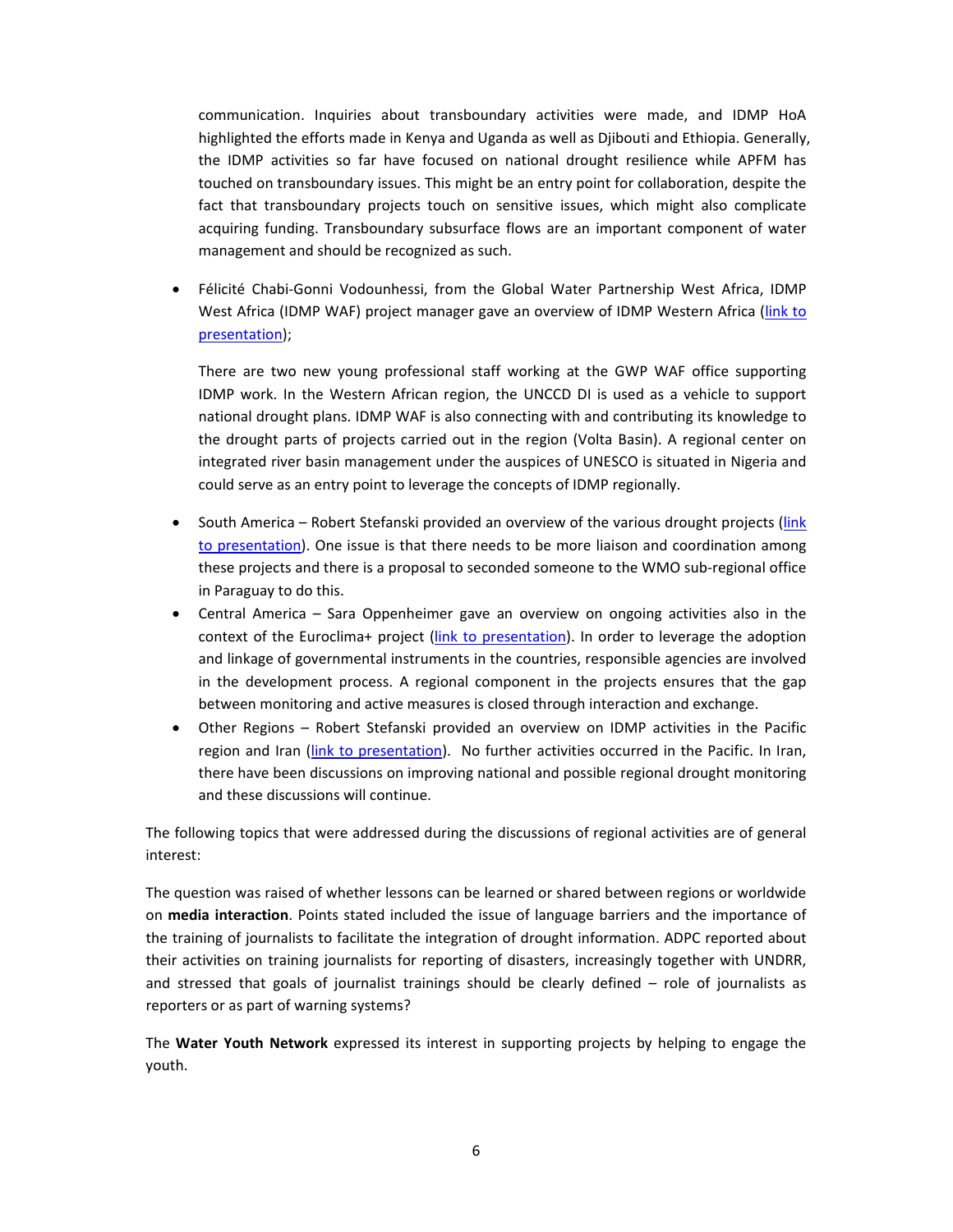**Branding projects or initiatives as IDMP products** was discussed in the context of a possibly rising demand. IDMP is positioning itself as a knowledge platform and ideas developed by IDMP can be used in projects and initiatives, while IDMP does not run projects itself. The IDMP TSU stated that current practice includes careful partner recognition, mutual interest and a clear statement about IDMP's contributions in project reporting. The IDMP operational guidelines define the criteria for (co‐sponsoring) partners of IDMP, however as IDMP is evolving, there is room for experience‐based adaptation of partnership criteria.

The idea of a **flood and drought policy engagement framework** similar to the IDMP policy framework was shared by the World Bank and the IDMP and APFM invited to engage. In this framework, floods and droughts could be jointly discussed, recognizing differences and similarities between the hazards and fostering more joint investigation under the umbrella of integrated water management.

#### **4. Strategic Issues Driven by IDMP**

#### **Drought Mitigation and Preparedness: Benefits of Action and Costs of Inaction ‐**

Frederik Pischke provided some background on the workstream on Benefits of Action and Costs of Inaction (BACI). The new publication by the World Bank in collaboration with GWP and WMO will be launched at the UNCCD COP in September 2019 and is available here.

#### **Strengthening the pillar on vulnerability and impact assessment**

On the second pillar of the IDMP drought risk reduction framework, a new study "Drought impact and vulnerability assessment: A Rapid Review of Practices and policy recommendations" will be launched on the UNCCD COP in New Delhi in September 2019. This publication is a joint effort of UNCCD, FAO, WMO and GWP and can be obtained here.

The following discussion circled around a need for clarifying the definition of the term "vulnerability" and the scope of the IDMP's work on the pillar on vulnerability and impact assessment.

#### **IDM Research Center**

Roger Stone (USQ) presented the proposed Integrated Drought Management Research Center (IDMRC) as a component of IDMP. The idea of this initiative is to learn globally and get funding for the investigation of important drought‐related topics.

Both UNESCO ICWRGC and UNU FLORES expressed their interest in the proposal as UN educational organizations and recognized the need for research and capacity building in this field. More clarity on who would provide research needs was requested and how to connect to the demands level (governments). The UNU mandate is to conduct research for the demands of IGOs and member states, while funding is provided by member states on specific projects. A proposal has been made by Iran to initiate a new UNU institute on drought related issues in the region. Another input targeted research versus response to help-desk requests. The proposed IDMRC could offer more applied services after help‐desk requests and foster the help‐desk's strategic positioning.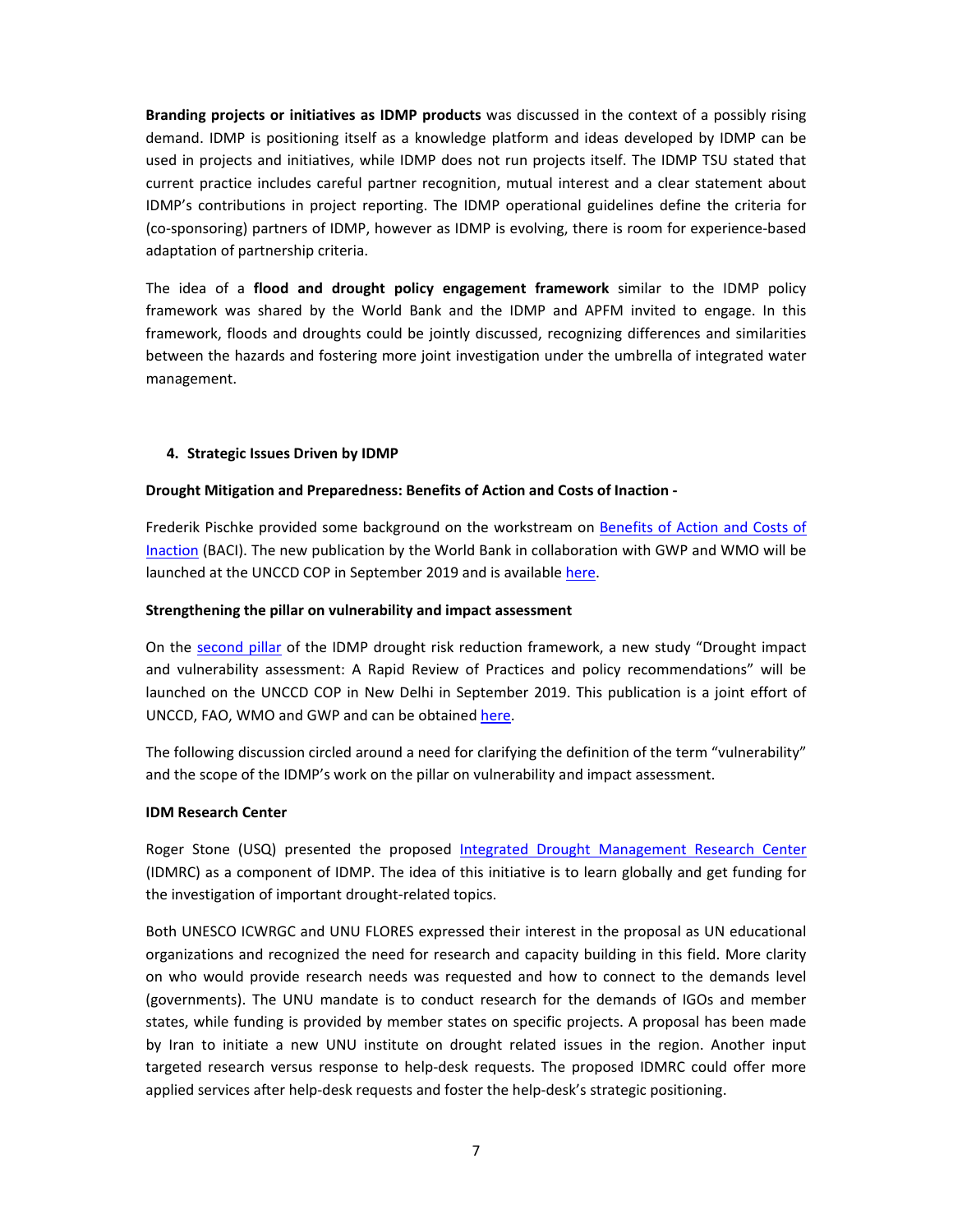#### **5. Strategic Initiatives Driven by Partners**

#### **UNCCD COP‐14 and UNCCD Drought Initiative**

UNCCD initiatives were presented on behalf of UNCCD by Robert Stefanski, including the upcoming UNCCD COP‐14 (2‐13 September 2019), where IDMP is involved in several side events, interactive dialogues, ministerial roundtables and co-organizing the Drought Preparedness Day (link to IDMP activites at the UNCCD COP‐14). Progress and current status of the UNCCD drought initiative were presented, with 29 countries having submitted a final draft of their National Drought Plan. The UNCCD Drought Toolbox, to which IDMP has contributed, will be launched at the occasion of the UNCCD COP‐14.

#### **FAO Global Framework on Water Scarcity in Agriculture (WASAG) Working Group on Drought Preparedness**

FAO initiatives were presented by Maher Salman, Senior Water Officer at FAO. The WASAG Framework promotes work on drought from the emergency perspective – food security and drought response. FAO also develops the "FAO drought toolbox" and contributes to the UNCCD Drought Toolbox. A White Paper on Drought will be launched at the UNCCD COP‐14. In the context of the publication on vulnerability and impact assessment (see also above) which was created in a joint effort led by UNCCD, the creation of a total of three normative reviews on the three pillars of integrated drought management was proposed. The first pillar review on "Monitoring and Early Warning" would be prepared under the lead of GWP/WMO and would be an update of the 2006 WMO publication on "Drought Monitoring and Early Warning: Concepts, Progress, and Future Challenges." For the third pillar, FAO proposed the development of a review on the third pillar "Mitigation and Preparedness" that could be led by FAO as part of the IDMP.

#### **UNDRR Global Assessment Report 2019 and Special Report on Drought 2020**

The planned GAR Special Report on Drought 2020 was introduced by Roger Pulwarty (NOAA). In this context, he mentioned the chapter on drought in GAR19, the most recent global assessment report by UNDRR, which was derived from the JRC Technical Report on Drought Risk Assessment and Management (2018). The idea behind the Special Report on Drought 2020 is to address important topics such as cascading effects, provide a description of the complexity of drought impacts, and to depict the impact of droughts on the economy, food systems and other sectors (for further information see final section of the GAR19 chapter on drought). The GAR19 has pointed out that risks are being addressed and quantified but risk reduction does not take place. Therefore the planned edition on drought is supposed to provide concrete examples of countries' experience with drought and a proactive approach and what can be done to reduce risk, including the mention of failures. IDMP will be approached to provide its input, the editing deadline is May 2020.

#### **WMO drought activities (Commission for Agricultural Meteorology Expert Team on Drought; Global Multi‐Hazard Alert System (GMAS))**

Outcomes of the  $18<sup>th</sup>$  WMO Congress were presented by Robert Stefanski, including the new WMO structure and the decision on a global drought indicator to be used in WMO activities such as GMAS and HydroSOS. With the restructuring of WMO constituent and subsidiary bodies comes the disbandment of the Commission for Agricultural Meteorology (CAgM), the work of which will be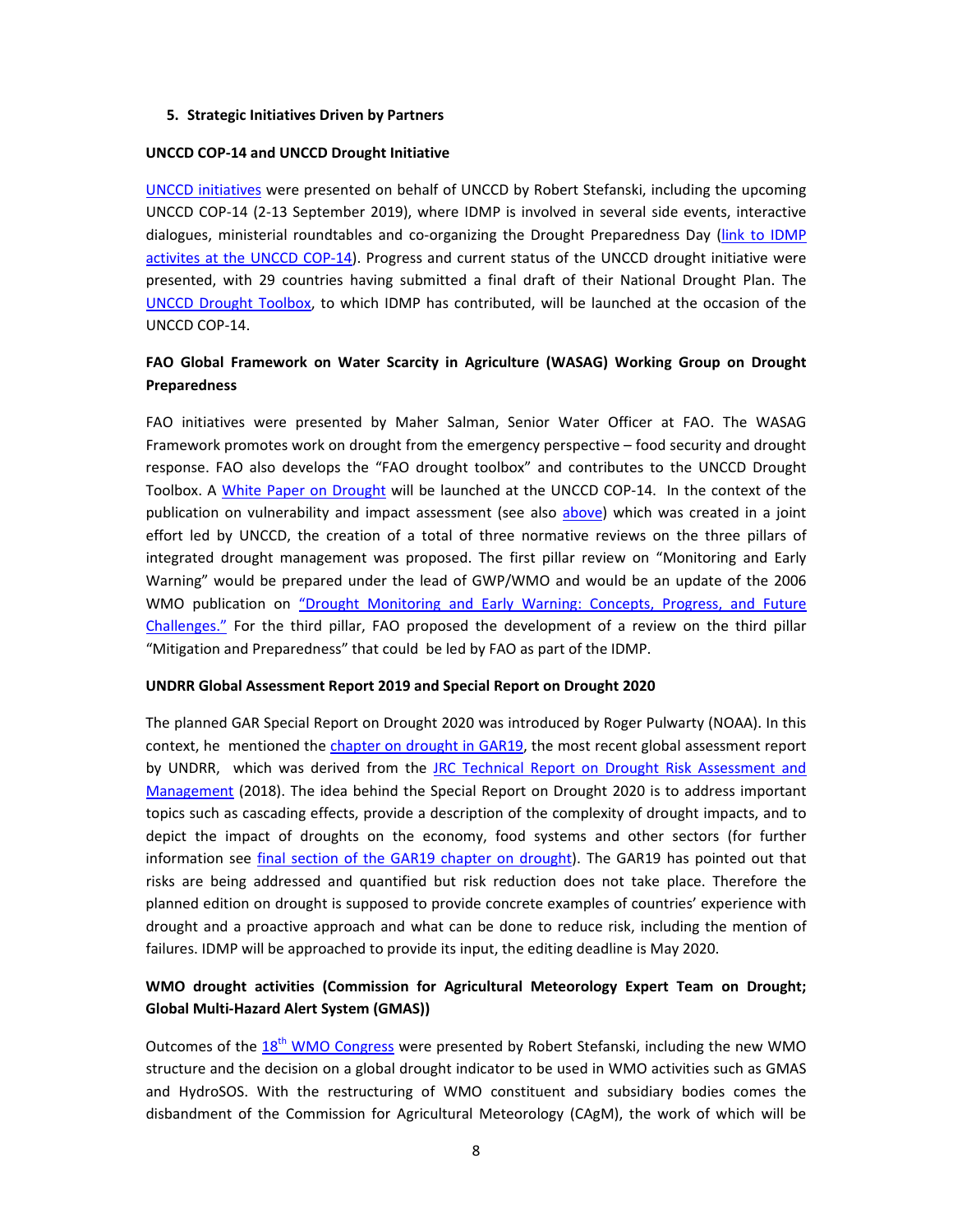integrated into the new Services Commission. Roger Stone, current president of CAgM has been elected co‐vice president of the Services Commission.

#### **Global Drought Information System (GDIS) and Global Drought Observatory (GDO)**

The current status of GDIS and GDO was presented by Juergen Vogt (Joint Research Center (JRC) of the European Commission). The GDIS concept, which is a GEO initiative, is to develop and deploy early warning maps and to identify atmospheric and oceanic triggers of drought. While this concept was developed several years ago, there is no operational support for GDIS. GDO is a part of the Copernicus Emergency Management Service (EMS), including drought forecasts of 1‐6 months and is operationally supported by the JRC . To date, significant agricultural drought events are automatically detected and classified in the Global Disaster Alert and Coordination System (GDACS). The group discussed how these two initiatives are related and decided to review the involvement of IDMP in GDIS since there might be have overlapping functions between the two initiatives.

#### **High Level Experts and Leaders Panel on Water and Disasters (HELP) plans on drought**

The HELP initiative was presented by Herman van der Most, who stressed that prevention pays off in disaster risk reduction. HELP focuses on mobilizing political will to combat water‐related disasters. The recommendations to HELP that were formulated in June 2019 include that HELP uses its well‐ established platform to draw attention to the importance of addressing drought risk. HELP is now in the stage of exploring ways to contribute a knowledge product on this topic. The IDMP TSU and partners expressed their willingness to contribute to HELP efforts on drought and stressed the need to coordinate well to support countries building drought resilience in a coherent way that avoid duplication and possible confusion.

#### **6. Thematic Group Discussions**

In order to start the discussions on the next 3 years of IDMP, Frederik Pischke recalled some of the milestones of the IDMP and highlighted opportunities that arise as entry points for integrated drought management with WMO and GWP agendas as well as in the context of mayor political processes (Sendai Framework for Disaster Risk Reduction, SDGs, Paris Agreement on Climate Change).

The following group discussions were clustered into four topics. Every participant had the opportunity to contribute to two topics:

- Group 1. **Knowledge gaps** (Future of the HelpDesk; Developing vulnerability and impact assessment pillar; Knowledge gaps IDMP should address)
- Group 2. **Partner Platform** (Strengthening the IDMP Community of Partners; Future support on drought policies)
- Group 3. **Research** (Research needs; Developing IDMP Intl. Drought Mitigation Research Centre)
- Group 4. **Funding/future projects** (Securing funding; Possible projects)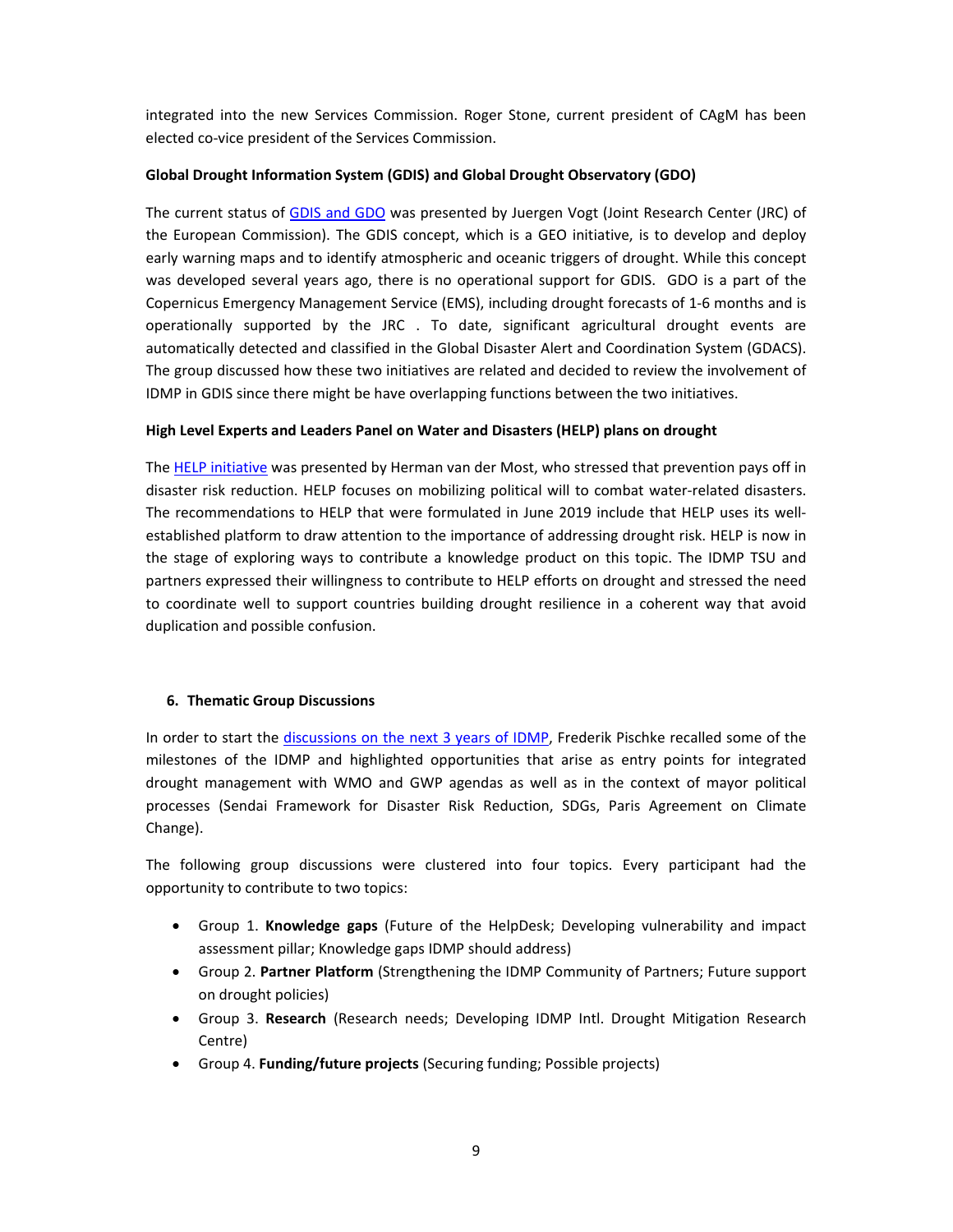Outcomes of the discussions were captured by a moderator for each group and are summarized in Annex III

#### **7. Recommendations from Group Discussions**

The outcomes of the group discussions were briefly presented by the moderators and were taken into account when the recommendations to the Management Committee were formulated.

#### **8. Marketplace of IDMP Partners**

Participants were given the opportunity to present in 1‐2 minutes activities undertaken by their organizations that could be of interest to the other members of the AC. The following table summarizes the presented initiatives:

| Presenter                | <b>Initiative</b>                                 | Link |
|--------------------------|---------------------------------------------------|------|
| Robert Stefanski (WMO)   | <b>Dynamic Water Resources Assessment Tool</b>    | here |
| Sabina Bokal (IDMP CEE)  | <b>DriDanube Drought Watch</b>                    | here |
| Hans Guttman (ADPC)      | Proposed APFM/IDMP Side Event at 2020 World Water |      |
|                          | <b>Week</b>                                       |      |
| Patrick Cherneski (AAFC) | <b>Canadian Drought Monitor</b>                   | here |
| Frederik Pischke (GWP)   | MOOC on Governance for Transboundary Freshwater   | here |
|                          | <b>Security</b>                                   |      |

#### **9. AOB and Wrap‐up**

The TSU recapped the recommendations formulated by the AC over a day of discussions for the implementation phase 2019/2020 and refined them in exchange with the participants (see Annex IV).

#### **AOB and Closing**

The IDMP TSU informed that the IDMP Chair, Don Wilhite, will be stepping down from his chairperson duties. The IDMP partners expressed their appreciation for Don Wilhite's leadership and guidance. Partners were invited to approach the IDMP TSU with nominations for a new chairperson.

Participants were requested to provide feedback on the venue and schedule of the meeting, at GWP offices and back‐to‐back to the Stockholm World Water Week. Participants provided positive feedback and appreciated the possibility to connect remotely to the meeting. The idea of organizing with the same settings next year was welcomed, however noting the difficulty for some participants to attend given their commitments related to the UN‐Water and other pre‐meetings. The TSU thereupon closed the meeting, thanking participants for their participation on behalf of WMO and GWP and expressing the wish to continue working together.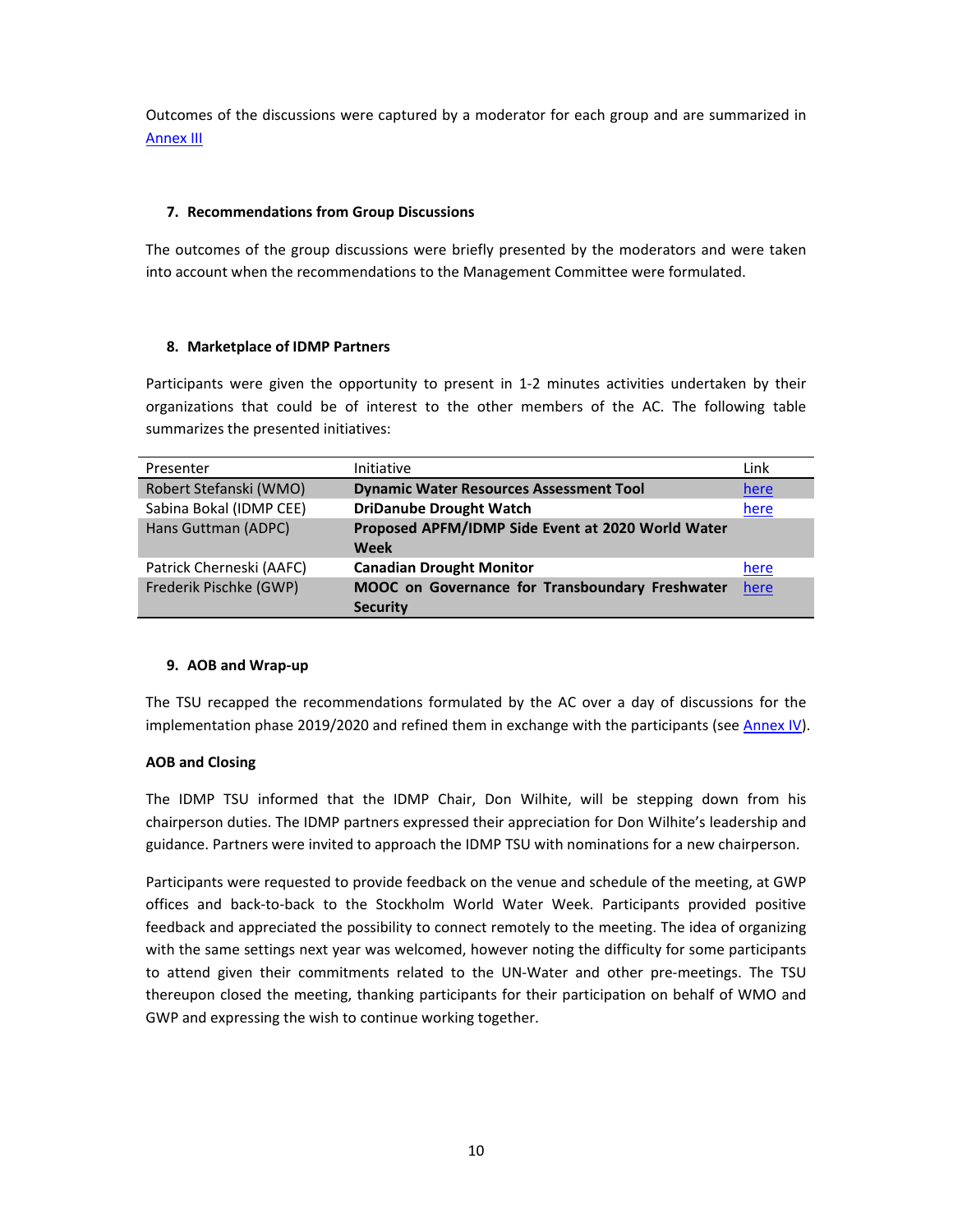### **PART II ‐ MANAGEMENT COMMITTEE**

#### **1. Opening**

The meeting of the IDMP Management Committee (MC) was held at the Global Water Partnership (GWP) Offices in Stockholm, Sweden on 25 August 2019. The meeting was chaired by the IDMP TSU due to the absence of Donald A. Wilhite, Chair of IDMP.

#### **Selection of partners for Management Committee**

In compliance with IDMP Operational Guidelines, the Advisory Committee selected Roger Stone of the University as well as Maher Salman of FAO as representatives of the partners for the Management Committee. Financial partners were represented by Frederik Pischke for GWP; Robert Stefanski, for WMO; and Roger Pulwarty, for the U.S. National Oceanic and Atmospheric Administration (NOAA).

#### **2. Staffing situation and liaison with APFM**

The staffing situation of the TSU was described to the Committee, including the co-location of some staff to both IDMP and APFM. In brief, the TSU depends on part‐time staff from WMO (Head of TSU, and to a lesser extent Scientific Officer) and GWP (Senior Programme Officer) based at WMO. In March 2019 a Junior Professional Officer joined WMO and is contributing with part of her time to the IDMP TSU. The communications officer who was working jointly for IDMP and APFM has left WMO in May 2019 without replacement. A Project Officer joined WMO to work on the Volta Basin Flood and Drought management project. Additionally, IDMP liaises with WMO Commissions and Working Groups, including those not strictly related to its focus. In addition, the Programme receives in-kind support and person days (staff time) from Partners.

#### **3. Financial Status and Outlook**

Frederik Pischke provided an overview of IDMP expenditures for the reporting period. Different aspects were discussed, including budget allocation by the main donors GWP and WMO as well as the request from FAO to include a column with their expenditures as a partner.

#### **4. Donor Engagement**

The new project "Integrating Flood and Drought management and early warning for climate change adaptation in the Volta Basin" which is funded by the Adaptation Fund and led by WMO has received input from IDMP during the project formulation phase and the needs assessment. Félicité Chabi-Gonni Vodounhessi, who also manages the IDMP WA regional program, is engaged in the project implementation. There is ongoing negotiation with NOAA about an annual contribution to IDMP, which is hampered by the impracticality of direct contributions of NOAA to WMO and may be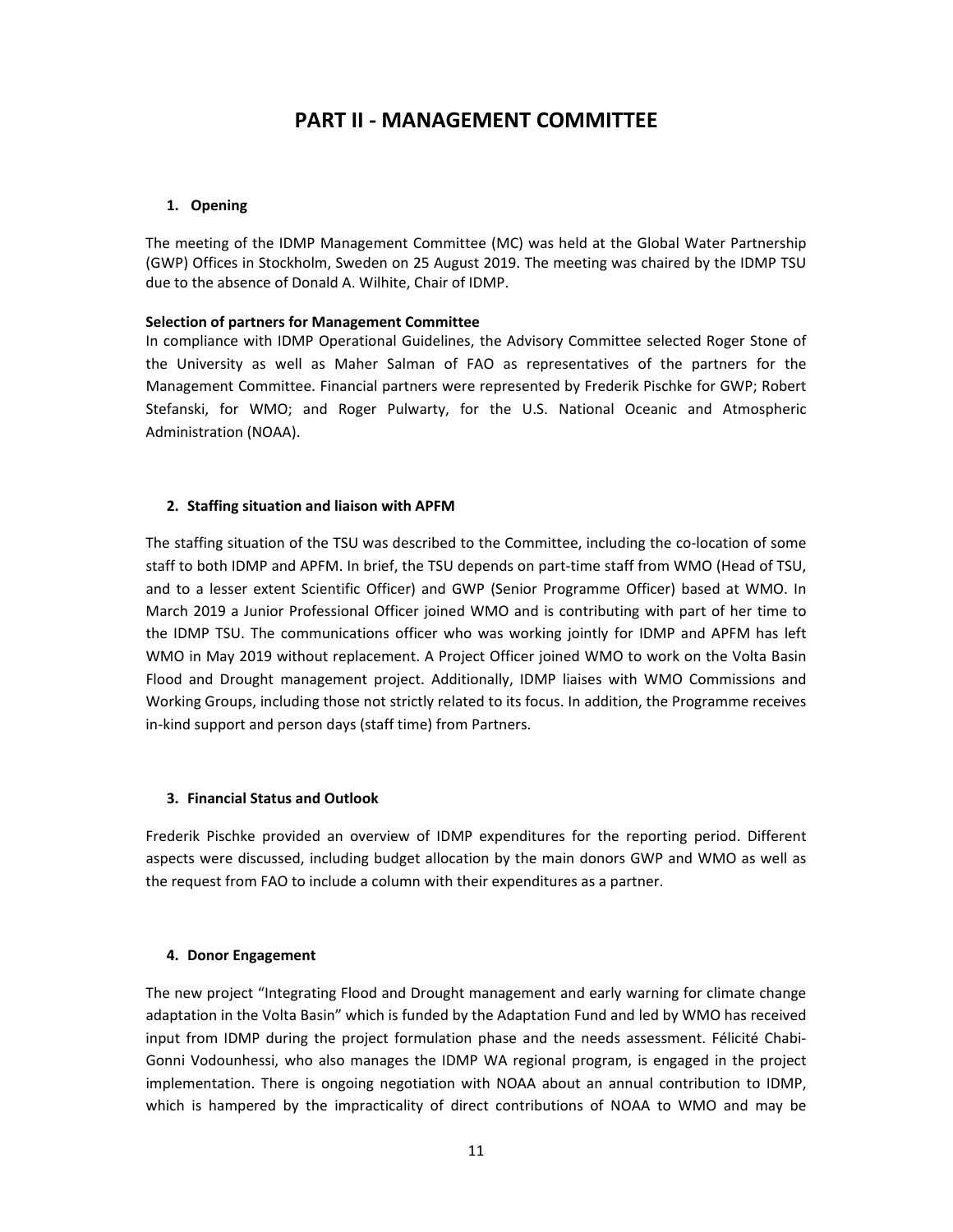facilitated by establishing an IDMP trust fund. WMO is also holding a MoU with the Green Climate fund on developing the "Climate Rationale" and IDMP work on this topic is refunded. The idea is to help countries strengthen the climate rationale in their project proposals and thereby develop fundable projects. Other opportunities to obtain funds are through providing services to the Country Support Initiative and/or extra-budgetary projects of WMO.

#### **5. Partner Engagement**

Official WMO Partner Letters were sent to the Center for Ecology and Hydrology and the Korean Drought Information Analysis Center in July 2019. The letters were sent after the before mentioned institutions had expressed interest in collaborating with IDMP.

Collaboration with UNCCD is ongoing and IDMP has delivered several inputs to UNCCD drought initiative (DI) knowledge products during the reporting period, most prominently to the drought planning efforts including the IDMP 10 step drought policy guidelines and HelpDesk responses to 8 countries with regional engagement and contributions to the "UNCCD drought toolbox".

An exchange of letters between the GWP Executive Secretary and the WMO Secretary General with the new UNCCD Executive Secretary resulted in UNCCD's proposal in May 2019 that the UNCCD Drought Initiative activities and the joint projects being developed and carried out are "co‐branded" as part of the IDMP. According to the official letter by UNCCD, no financial commitment directly to the IDMP TSU could be made by the UNCCD Secretariat.

In this context, the IDMP TSU presented the question to the IDMP Management Committee, of how to move forward regarding IDMP's relationship with UNCCD DI.

The identification of future engagement with UNCCD was broken up into two main questions. Firstly, there was a discussion on whether the UNCCD DI should be "co‐branded" as part of the IDMP. The MC agreed that this does not entail the status of co‐sponsoring institution. And secondly, whether UNCCD is interested to become a co‐sponsoring institution of the IDMP and if yes how this can be achieved.

Further it was agreed that the IDMP TSU will clarify the meaning of "IDMP project" in the operational guidelines of IDMP, including the design of a project and a partnership with joint decision‐making power and also what the term "co‐branding" comprises. It was agreed that in a further discussion with UNCCD, these issues should be addressed.

Pending these discussions, it was agreed that the IDMP would in principle agree to a "co‐branding" of UNCCD DI products if certain conditions were met

- ‐ IDMP is part of the decision‐making process to further develop the UNCCD Drought Initiative
- ‐ IDMP is part of the decision‐making process of any other UNCCD drought activities contributing to the work of the IDMP
- Strong partnership with a clear role for the IDMP in the implementation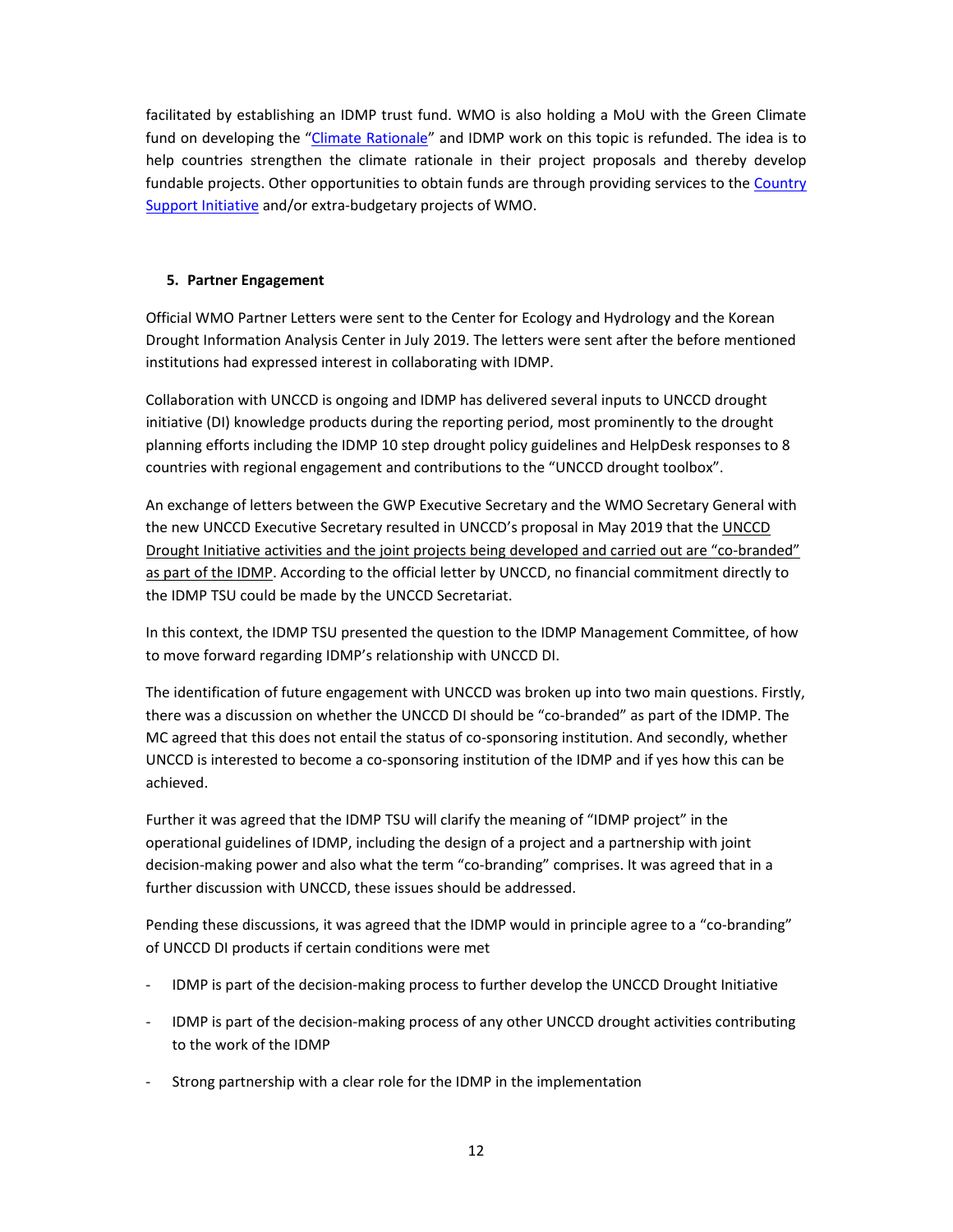#### ‐ IDMP logo will be used

Therefore, before IDMP can agree to "co-branding", clarification is needed if "co-branding" also comprises that resources for implementation of joint activities are provided to IDMP.

The status of UNCCD becoming a co-sponsoring institution will be tied to the provision of resources to IDMP according to the operational guidelines. Further discussions with the UNCCD Secretariat will be needed.

#### **6. Oversight recommendations from Management Committee**

The Management Committee reviewed and endorsed the recommendations formulated by the Advisory Committee, setting an order of priority for their implementation (see Annex IV). Some additional remarks were formulated:

- **Science/policy interface**: In recent years IDMP has gradually established a solid knowledge base and platform on integrated drought management and addressed many fundamental issues. On this basis, the MC commented that implementation of scientific knowledge into policies and practice can be targeted as a further step. Efforts on this are ongoing in the USA and experience shows that this is not an ad‐hoc process and needs a separate consortium in order to be successful.
- **Linkage of Flood and Drought Management**: The MC's recommendation is to not link drought and flood management in branding, due to the risk of oversimplification of droughts. Droughts have a different probability density function to other hazards, which is more complicated than that of floods. As a result, combined branding and management might lead to the neglect of drought topics.
- **Developing an IDMP label for best practice in drought resilience:** The benefit of a label would be the increase in visibility of good practice in drought resilience. Risks include overpromising/underperforming of a labeled effort. Fostering and administering a label is labor-intense and there is a whole industry already specialized in revisiting and reviewing initiatives. Therefore, the establishment of a relationship to intermediaries providing these services might be the most successful way forward.

#### **7. Concluding remarks**

The TSU closed the meeting thanking all participants for their valuable contribution to the discussions. They reminded them that the AC/MC meetings reports would be available in the upcoming weeks and invited partners to provide comments.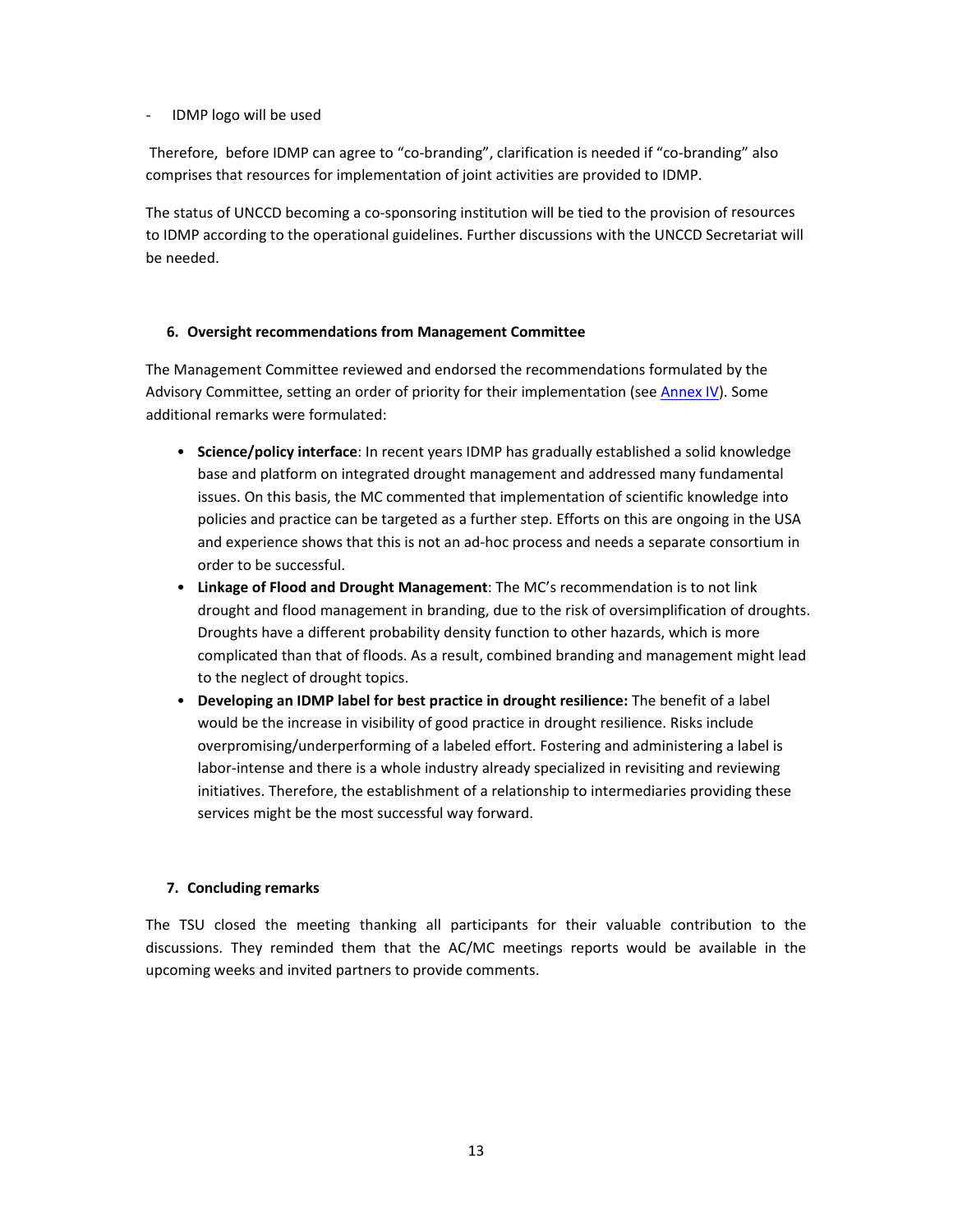### **ANNEX I – LIST OF PARTICIPANTS**

#### **IDMP Advisory and Management Committee Meetings 24‐25 August 2019**

| Nr.            | <b>Organization</b>                                                                                                 | <b>Name</b>                      | <b>Email address</b>          |
|----------------|---------------------------------------------------------------------------------------------------------------------|----------------------------------|-------------------------------|
| 1              | Agriculture and Agri-Food<br>Canada/ Agriculture et<br>Agroalimentaire Canada                                       | Patrick Cherneski                | Patrick.Cherneski@canada.ca   |
| $\overline{2}$ | Asian Disaster Preparedness<br>Center                                                                               | Senaka Basnayake                 | senaka_basnayake@adpc.net     |
| 3              | Asian Disaster Preparedness<br>Center (ADPC)                                                                        | Hans Guttman                     | hans.guttman@adpc.net         |
| 4              | Australian Bureau of<br>Meteorology                                                                                 | Dr Dasarath (Jaya)<br>Jayasuriya | D.Jayasuriya@bom.gov.au       |
| 5              | Centre for Ecology and<br>Hydrology - UK                                                                            | Caroline King                    | carkin@ceh.ac.uk              |
| 6              | Czech Hydrometeorological<br>Institute                                                                              | Jan Danhelka                     | Jan.danhelka@chmi.cz          |
| $\overline{7}$ | Deltares                                                                                                            | Herman van der<br>Most           | Herman.vanderMost@deltares.nl |
| 8              | Drought Management Centre<br>for Southeastern Europe<br>(DMCSEE)                                                    | Andreja Sušnik                   | andreja.susnik@gov.si         |
| 9              | European Commission - Joint<br>Research Centre (JRC)                                                                | Dr Jürgen Vogt                   | juergen.vogt@ec.europa.eu     |
| 10             | Food and Agriculture<br>Organization (FAO)                                                                          | Maher Salman                     | Maher.Salman@fao.org          |
| 11             | German Federal Institute of<br>Hydrology (BfG) and<br>International Centre for Water<br>Resources and Global Change | Harald Köthe                     | Koethe@bafg.de                |
| 12             | Global Water Partnership<br>Central and Eastern Europe,<br><b>IDMP CEE</b>                                          | Sabina Bokal                     | sabina.bokal@gwpcee.org       |
| 13             | Global Water Partnership<br>Eastern Africa, IDMP HOA                                                                | Gerald Kairu                     | gerald.kairu@gwpea.org        |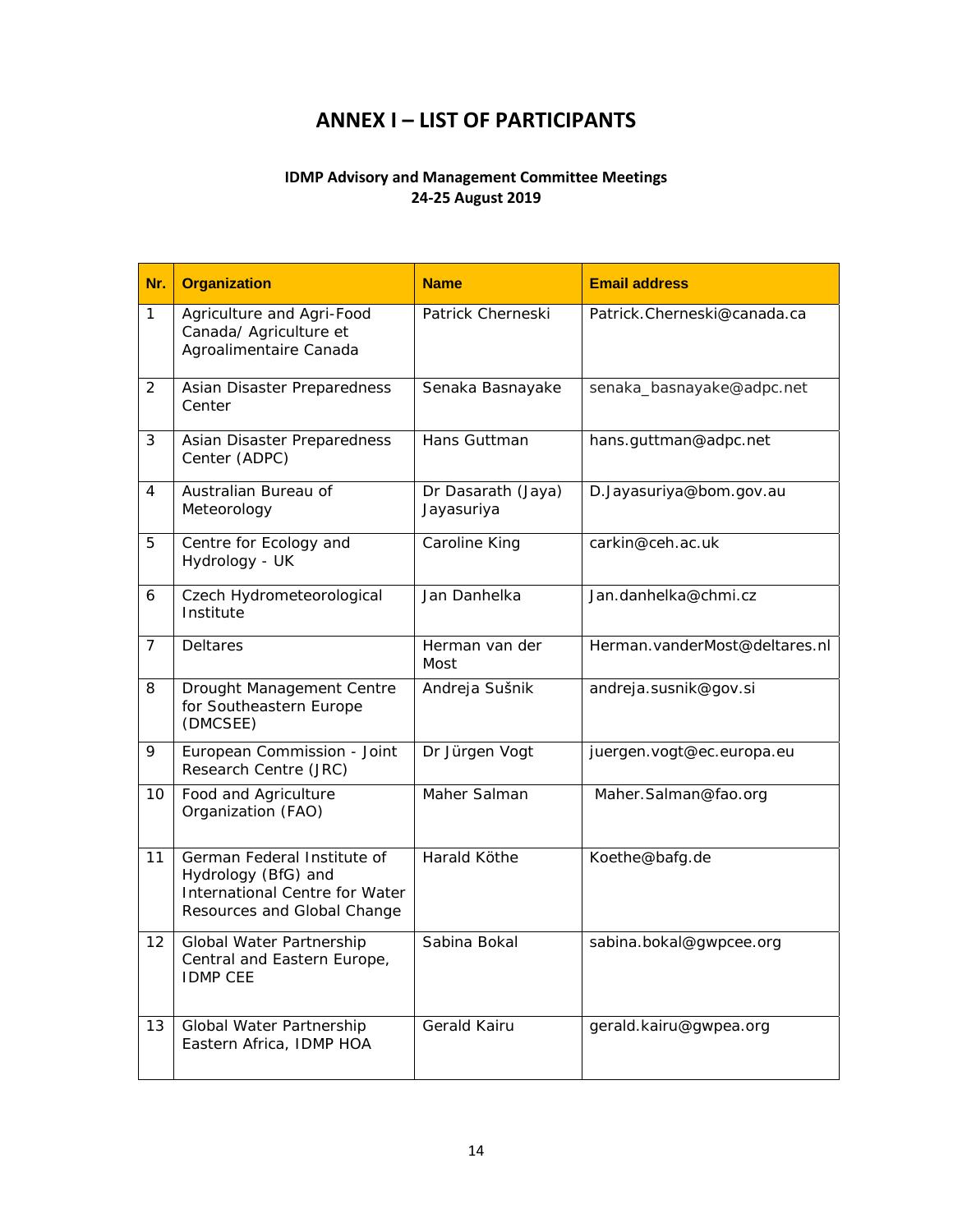| 14 | Global Water Partnership<br>West Africa, IDMP WAF                       | Felicite Vodounhessi     | felicite.vodounhessi@gwpao.org       |
|----|-------------------------------------------------------------------------|--------------------------|--------------------------------------|
| 15 | International Hydrological<br>Programme (IHP)<br><b>UNESCO</b>          | Anil Mishra              | a.mishra@unesco.org                  |
| 16 | National Oceanic and<br>Atmospheric Administration<br>(NOAA)            | Dr Roger Pulwarty        | Roger.pulwarty@noaa.gov              |
| 17 | U.S. Department of<br>Agriculture                                       | Mark Brusberg            | mbrusberg@oce.usda.gov               |
| 18 | U.S. National Drought<br>Mitigation Center (NDMC)                       | Dr Mark Svoboda          | msvoboda2@unl.edu                    |
| 19 | <b>UNDP CapNet</b>                                                      | Damián Indij             | damian.indij@cap-net.org             |
| 20 | United Nations Office for<br><b>Disaster Risk Reduction</b><br>(UNISDR) | Adam Fysh                | adam.fysh@un.org                     |
| 21 | University of Southern<br>Queensland                                    | Professor Roger<br>Stone | Roger.stone@usq.edu.au               |
| 22 | Water Youth Network                                                     | Lydia Cumiskey           | I.cumiskey@wateryouthnetwork.<br>org |
| 23 | World Meteorological<br>Organization (WMO)                              | Dr Hwrin Kim             | hkim@wmo.int                         |
| 24 | World Bank                                                              | Greg Browder             | gbrowder@worldbank.org               |
| 25 | Global Water Partnership                                                | Sara Oppenheimer         | Sara.oppenheimer@gwp.org             |
| 26 | World Meteorological<br>Organization                                    | Paul Pilon               | ppilon@wmo.int<br>(retired)          |
| 27 | <b>UNU FLORES</b>                                                       | Tamara Avellan           | avellan@unu.edu                      |
| 28 | <b>TU Dresden</b>                                                       | Firas Aljanabi           | Firas.Aljanabi@tu-dresden.de         |
| 29 | World Meteorological<br>Organization                                    | Giacomo Teruggi          | gteruggi@wmo.int                     |
| 30 | World Meteorological<br>Organization                                    | Robert Stefanski         | rstefanski@wmo.int                   |
| 31 | Global Water Partnership                                                | Monika Weber-Fahr        | Monika.weber-fahr@gwp.org            |
| 32 | <b>IDMP TSU</b>                                                         | Frederik Pischke         | Frederik.pischke@gwp.org             |
| 33 | World Meteorological<br>Organization                                    | Katrin Ehlert            | kehlert@wmo.int                      |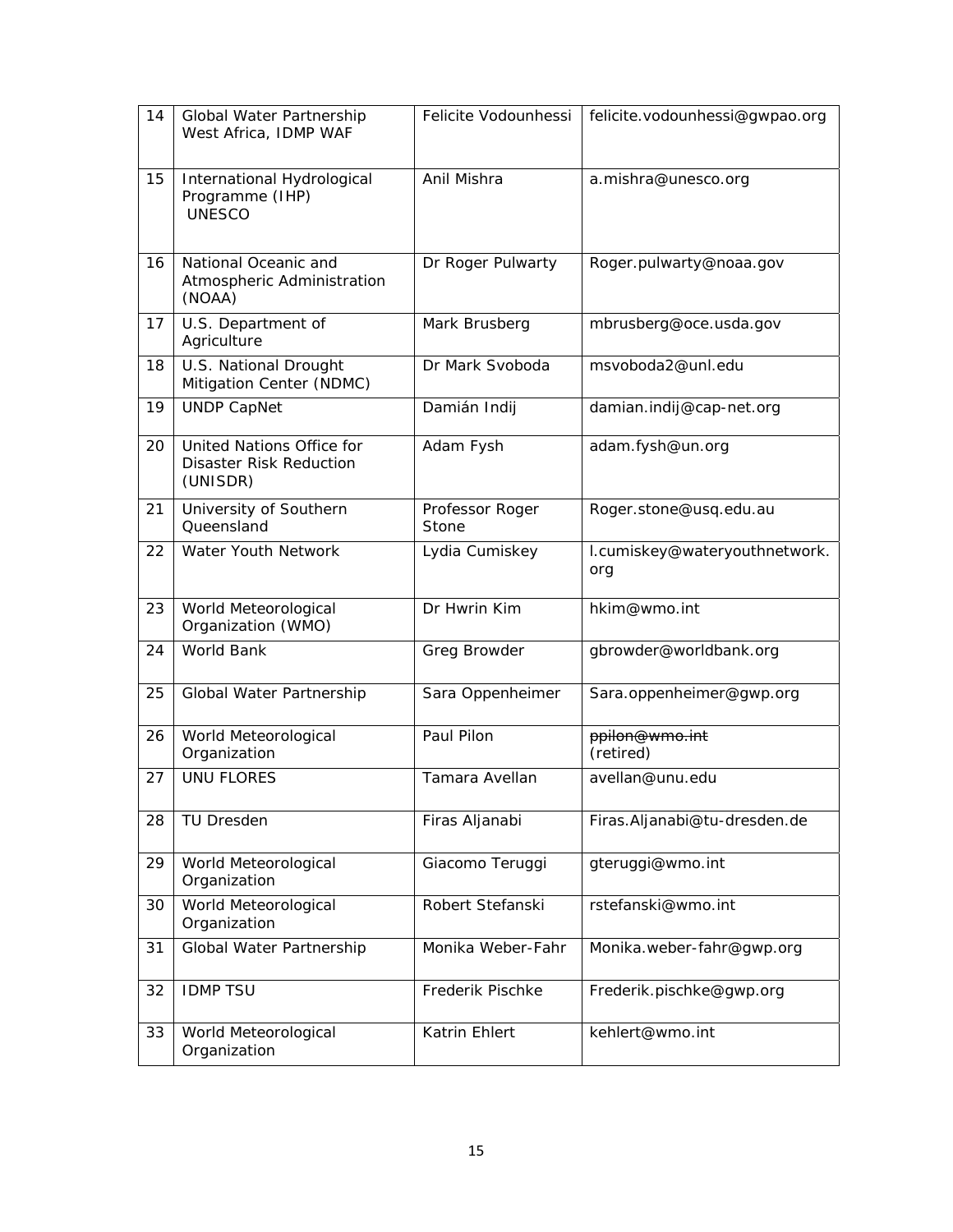### **ANNEX II – AGENDA**

#### **Advisory Committee Meeting of the Integrated Drought Management Programme (IDMP)**

#### **Saturday, 24 August 2019**

**Venue:** Global Water Partnership Office, Linnégatan 87D, 104 51 Stockholm

#### **Friday, 23 August 2019**

| $16:30 - 18:00$ | Joint session of the GWP Technical Committee (TEC) - APFM - IDMP<br>Exploring the interface between Flood/Drought management and IWRM by<br>identifying gaps, trends and opportunities for working together |
|-----------------|-------------------------------------------------------------------------------------------------------------------------------------------------------------------------------------------------------------|
| Start 18:00     | Joint IDMP / Associated Programme on Flood Management (APFM) / GWP TEC<br>Reception at GWP offices                                                                                                          |

#### **Saturday, 24 August 2019**

| <b>Time</b>                                                        | <b>Item</b>                                                                                                                                                                                                                                                                                                                   |
|--------------------------------------------------------------------|-------------------------------------------------------------------------------------------------------------------------------------------------------------------------------------------------------------------------------------------------------------------------------------------------------------------------------|
| $09:00 - 09:20$                                                    | Welcome, round of introductions, adoption of agenda                                                                                                                                                                                                                                                                           |
| $09:20 - 10:00$                                                    | Overview of current activities and follow-up of the recommendations of the<br>2018 IDMP Advisory and Management Committee Meetings<br>Knowledge products<br>п<br>Outreach<br>$\blacksquare$<br>HelpDesk status, partner engagement, communication campaign<br>$\blacksquare$                                                  |
| $10:00 - 11:00$<br>(including 20<br>minute<br>tea/coffee<br>break) | Presentation and discussion of Regional Programmes<br>(10-minute presentation each followed by discussion)<br>IDMP Central and Eastern Europe<br>п<br><b>IDMP Horn of Africa</b><br><b>IDMP West Africa</b><br>$\blacksquare$<br>South America<br>$\blacksquare$<br>Central America<br>$\blacksquare$<br>Pacific Islands<br>п |
| $11:00 - 12:30$                                                    |                                                                                                                                                                                                                                                                                                                               |
|                                                                    | Strategic issues driven by IDMP:<br>Drought Mitigation & Preparedness: Benefits of Action & Costs of                                                                                                                                                                                                                          |
|                                                                    | Inaction - current status of work and way forward                                                                                                                                                                                                                                                                             |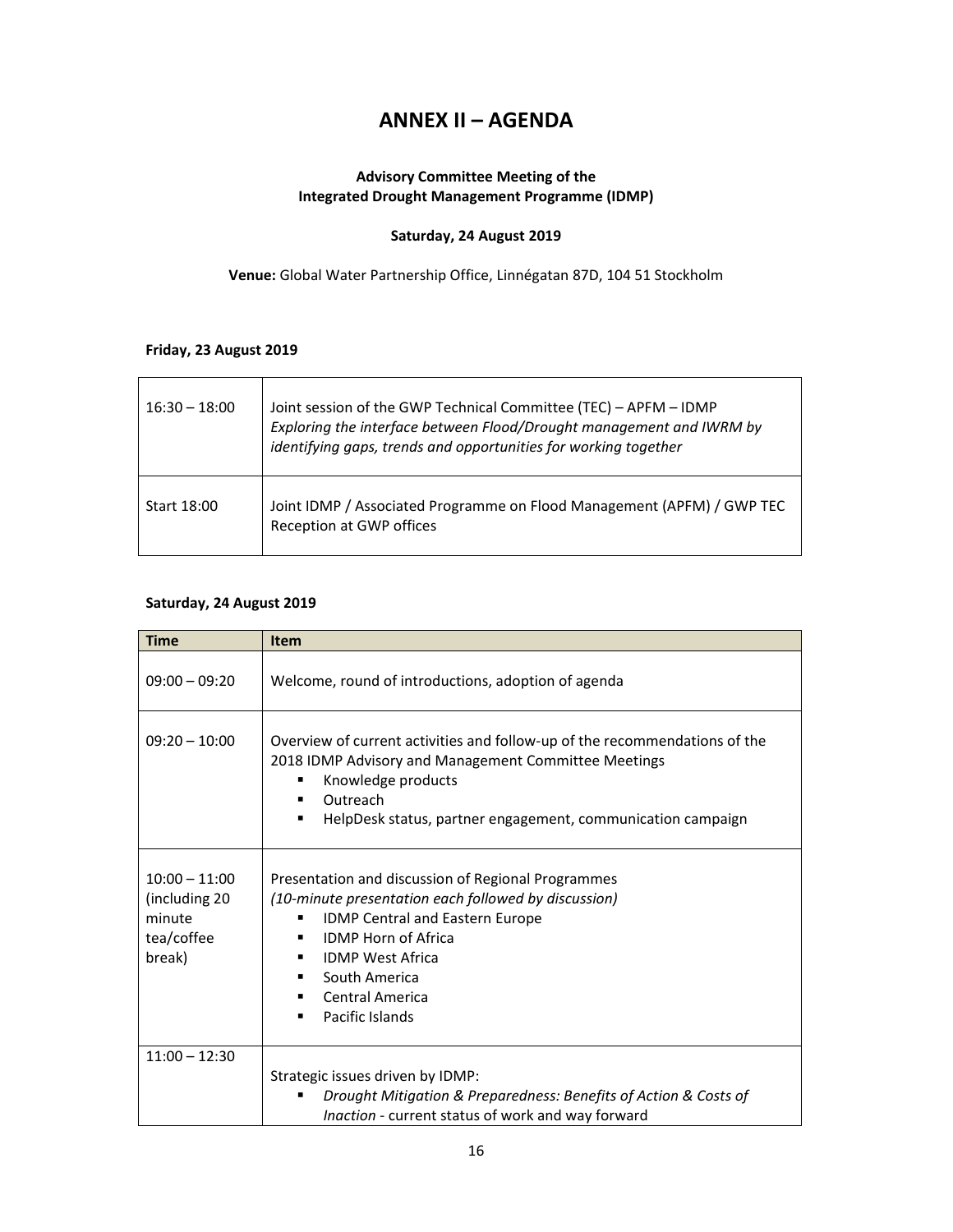|                                                                    | Strengthening pillar on vulnerability and impact assessment<br>٠<br><b>IDMP Research Centre</b><br>$\blacksquare$<br>Strategic initiatives driven by partners<br>UNCCD COP-14 and UNCCD Drought Initiative<br>FAO Global Framework on Water Scarcity in Agriculture (WASAG)<br>$\blacksquare$<br>Working Group on Drought Preparedness<br>UN DRR Global Assessment Report 2019 and Special Report on Drought<br>2020<br>WMO drought activities (Commission for Agricultural Meteorology<br>п.<br>Expert Team on Drought; Global Multi-Hazard Alert System (GMAS))<br><b>Global Drought Information System (GDIS)</b><br>$\blacksquare$<br>Global Drought Observatory (GDO)<br>$\blacksquare$ |
|--------------------------------------------------------------------|----------------------------------------------------------------------------------------------------------------------------------------------------------------------------------------------------------------------------------------------------------------------------------------------------------------------------------------------------------------------------------------------------------------------------------------------------------------------------------------------------------------------------------------------------------------------------------------------------------------------------------------------------------------------------------------------|
|                                                                    | High Level Experts and Leaders Panel on Water and Disasters (HELP)<br>$\blacksquare$<br>plans on drought<br>(Discussion may be continued after lunch)                                                                                                                                                                                                                                                                                                                                                                                                                                                                                                                                        |
| $12:30 - 13:30$                                                    | Lunch Break                                                                                                                                                                                                                                                                                                                                                                                                                                                                                                                                                                                                                                                                                  |
| $13:30 - 14:00$                                                    | Overview of group discussions: The next 3 years of the IDMP                                                                                                                                                                                                                                                                                                                                                                                                                                                                                                                                                                                                                                  |
| $14:00 - 16:00$<br>(including 20<br>minute<br>Tea/Coffee<br>break) | Thematic group discussions<br>1) Knowledge gaps<br>Future of the HelpDesk<br>п<br>Developing vulnerability and impact assessment pillar<br>Knowledge gaps IDMP should address<br>2) Partner Platform<br>Strengthening the IDMP Community of Partners<br>Future support on drought policies<br>п<br>3) Research<br>Research needs<br>Developing IDMP Intl. Drought Mitigation Research Centre<br>4) Funding/future projects<br>Securing funding<br>Possible projects                                                                                                                                                                                                                          |
| $16:00 - 16:45$                                                    | Recommendations from group discussions                                                                                                                                                                                                                                                                                                                                                                                                                                                                                                                                                                                                                                                       |
| $16:45 - 17:15$                                                    | Marketplace of IDMP partners: 2-minute pitch to introduce partners' initiatives                                                                                                                                                                                                                                                                                                                                                                                                                                                                                                                                                                                                              |
| $17:15 - 17:30$                                                    | AOB and Wrap-up<br>5) Selection of partners for Management Committee<br>6)<br>Summary                                                                                                                                                                                                                                                                                                                                                                                                                                                                                                                                                                                                        |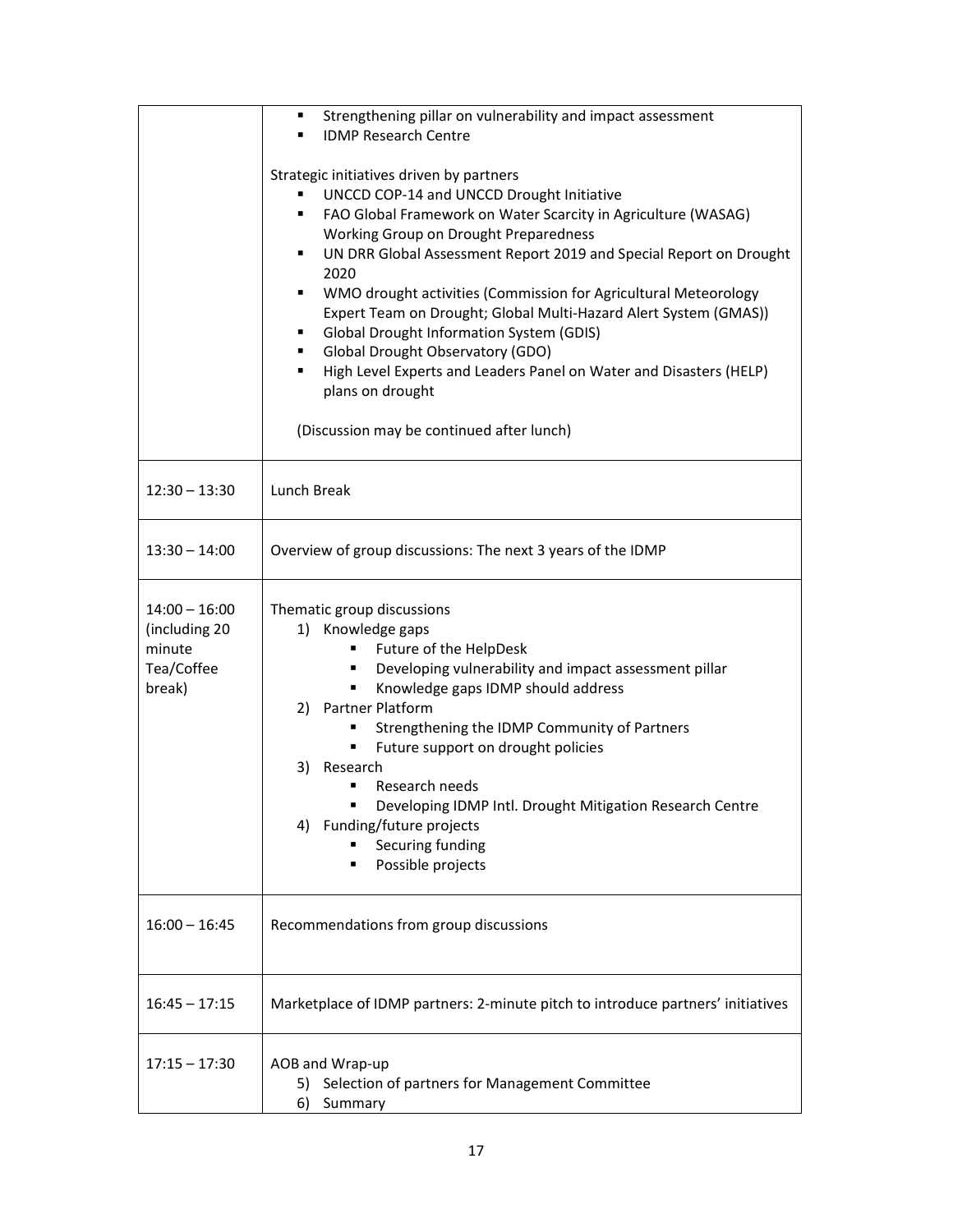### **Management Committee Meeting of the Integrated Drought Management Programme (IDMP)**

#### **Sunday, 25 August 2019**

#### **Venue:** Global Water Partnership Secretariat, Linnégatan 87D, 104 51 Stockholm

| <b>Time</b>     | <b>Item</b>                                                                                                                                                                                                   |
|-----------------|---------------------------------------------------------------------------------------------------------------------------------------------------------------------------------------------------------------|
| $09:30 - 09:45$ | Welcome and Introduction                                                                                                                                                                                      |
| $09:45 - 10:30$ | Staffing situation and liaison with APFM<br>п<br>Financial status and outlook<br>$\blacksquare$<br>Donor engagement<br>п<br>Partner engagement<br>п                                                           |
| $10:30 - 10:50$ | Tea/ Coffee break                                                                                                                                                                                             |
| $10:50 - 12:00$ | Discussion on recommendations of Advisory Committee and priority setting<br>п<br>for 2019/2020 Work Plan and 2020-2022 Work Programme<br>Discussion and recommendation on draft budget 2020<br>$\blacksquare$ |
| $12:00 - 12:30$ | <b>AOB</b><br>$\blacksquare$<br><b>Concluding Remarks</b><br>$\blacksquare$                                                                                                                                   |
| From 12:30      | Lunch                                                                                                                                                                                                         |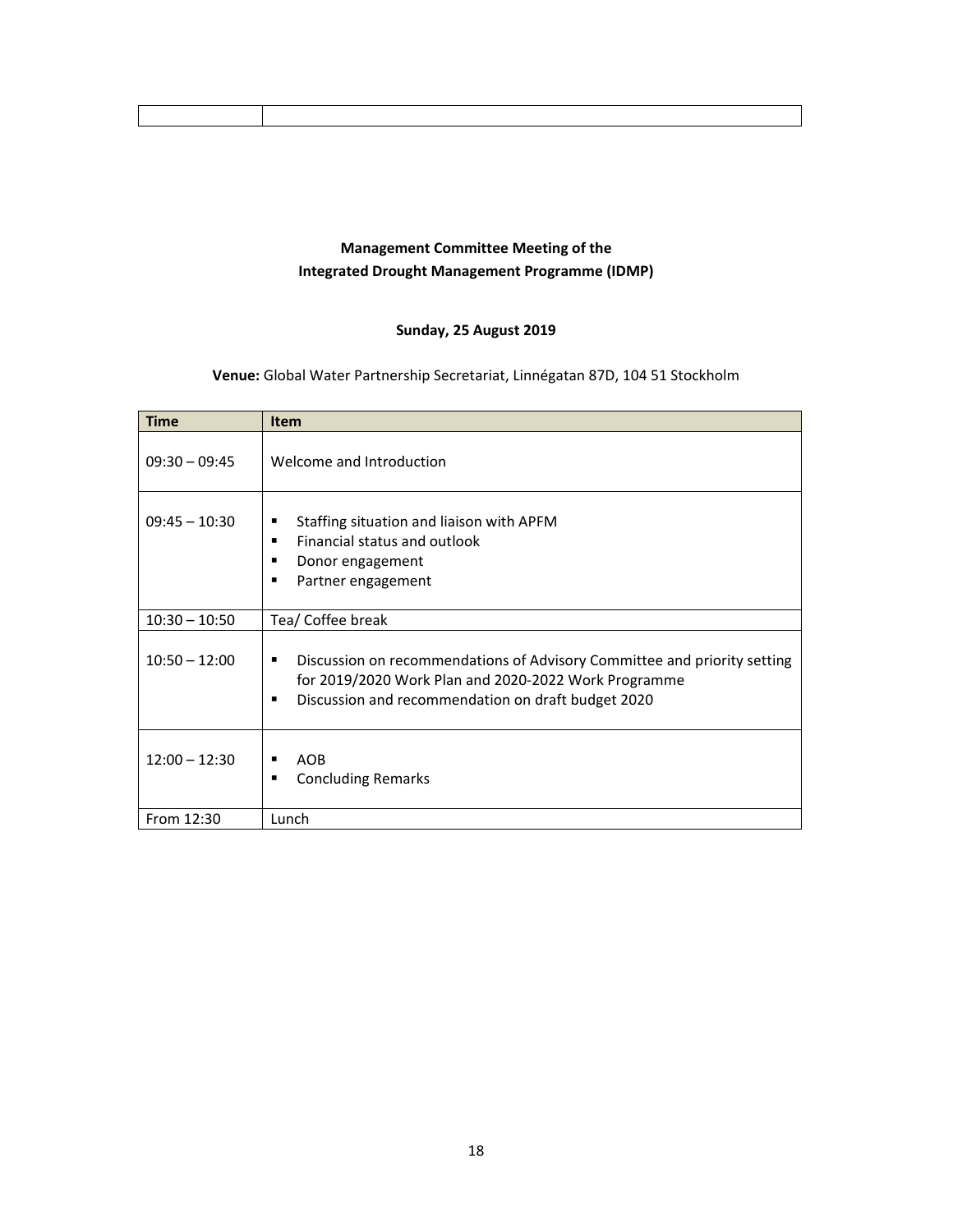### **ANNEX III – SUMMARY OF GROUP DISSCUSSIONS**

### **Group 1 – Knowledge Gaps**

Future of the HelpDesk

- Promote HelpDesk to practitioners
- Connect the HelpDesk to projects
- Offer service in multiple languages
- Classify requests, help users to specify their question (website dropdown menu with suggestions, i.e. topic, type of question)
- Clarify/State purpose of HelpDesk:
	- To address requests with case studies
	- Clarify/classify the request and forward to partner network
- Address handling of a markedly increased number of requests and/or variable amount of requests
	- Frequently asked questions function ("a well-run website should make FAQs obsolete")
- Outreach for HelpDesk could be scaled up through UNDP CapNet trainings and website

#### **Developing vulnerability and impact assessment pillar**

- Clarify vulnerability term ‐ vulnerability of what and whom to what, e.g. infrastructure vulnerability vs. social vulnerability
- Address the formulation of a definition of vulnerability
- Include different sectors into vulnerability assessment and create a conceptual model for different sectors
- Characterize cascading effects and compound events
- Provide guidance to vulnerability assessment on a national scale with IDMP as knowledge base

#### **Knowledge Gaps IDMP should address**

- How can problems be framed to make acquired knowledge applicable?
- Better understanding of hydrologic supply especially regarding groundwater
- Science/policy and science/practice integration

Moderator: Katrin Ehlert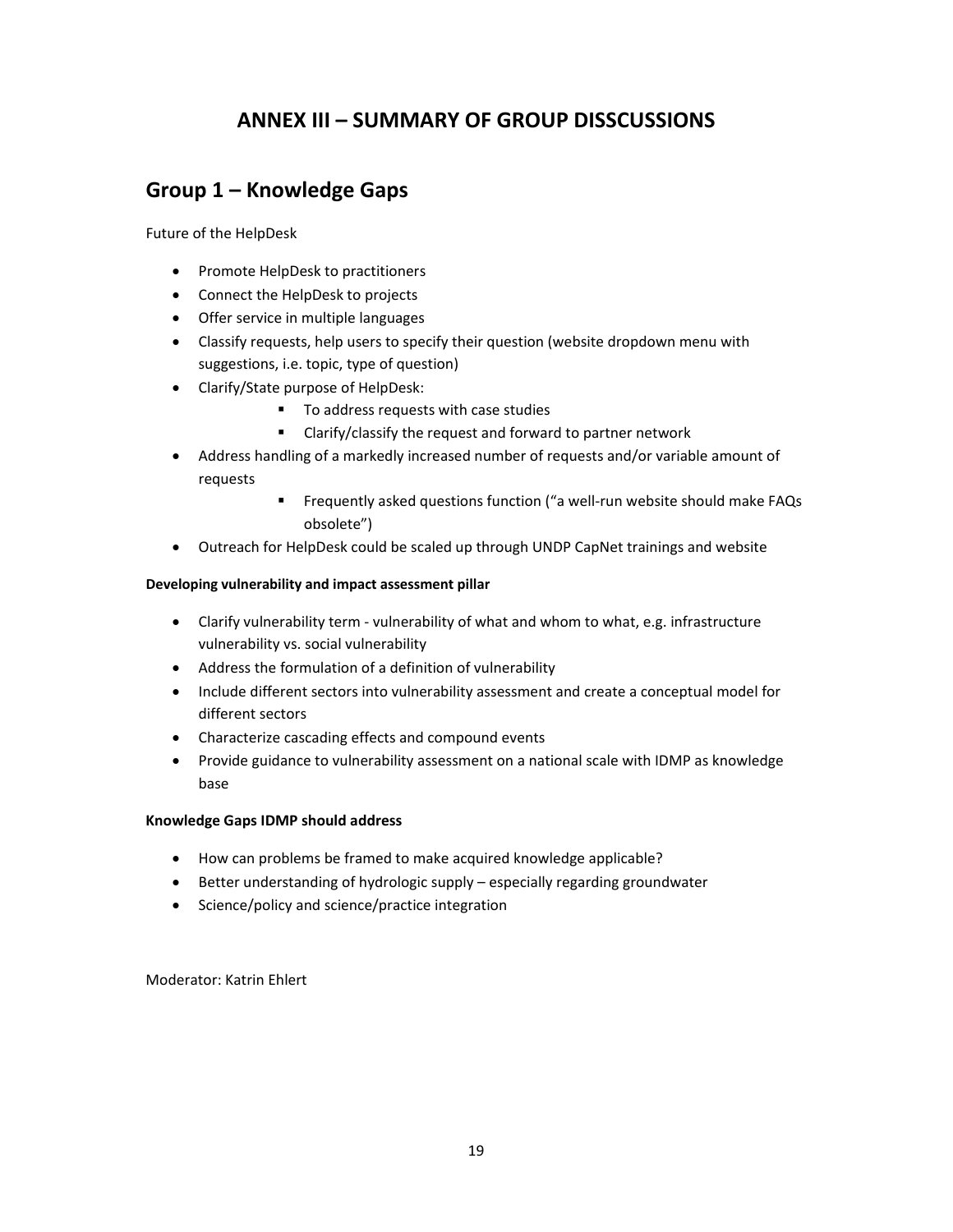### **Group 2 ‐ Partner Platform**

#### *(Strengthening the IDMP Community of Partners; Future support on drought policies)*

There is a close relationship between the requests partners receive and the help and support provided through the IDMP to requesting parties. An alignment of needs and goals is needed. To strengthen this relationship partners may consider assigning a key account manager for the IDMP and include the IDMP liaison function in the ToR of a partner's staff.

Face-to-face meetings are important, which could be supplemented by virtual meetings focused on a specific topic to increase the frequency of contact.

Important to be clear on the categorization of partners. Currently Co-Sponsoring International Organizations (CSI), Support Base Partners (SBPs) and Financial Partners exist as categories in the IDMP Operational Guidelines. The partner profile helps to understand the interest of partners and can be an entry point for specific communities of practice around issues of partners' interest. It is important to develop a more precise plan on how to use the person-day in-kind support SBPs are providing.

Partners expressed the need to have clarity on the use of the IDMP typeface. This could be beneficial for partners to attract resources while at the same time put attention to the IDMP, thus generating a virtuous cycle. Quality assurance is needed. This gave rise to the idea of an integrated drought management label to certify programmes of excellence of drought and function as a seal of approval while at the same time promote good practices. For this to function a peer review of partners would be needed, which assures for example that duplication is avoided and coordination achieved, the three pillar approach is implemented and the 10 step process for drought management policy development included. This would in turn strengthen the use of tools and could result in a letter of support from the IDMP to the project proposal evaluated.

Moderator: Frederik Pischke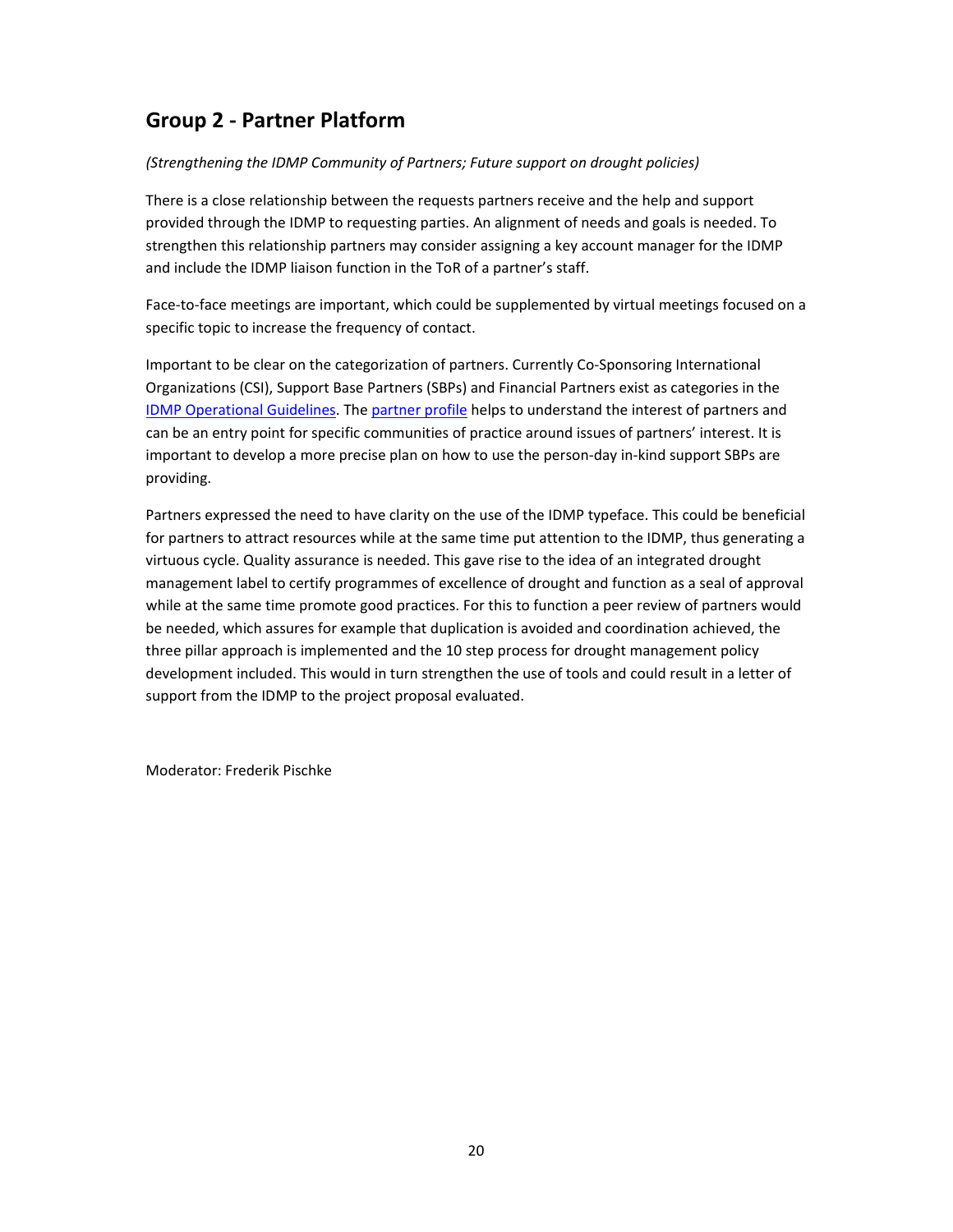### **Group 3 ‐ Research Needs**

- 1) Need for improved preparedness
- 2) Need better weather and climate monitoring
- 3) Need further development and integration of new weather and climate observation systems that are consistent with historical datasets
- 4) Better climate and drought forecasts (sub-seasonal to seasonal)
	- a. Need more research into the physics of the weather / climate models
	- b. Need better climate forecasts on the start, end and intensity of droughts
- 5) Better user interface mechanism and/or better dissemination of best practices
- 6) Better understanding of management systems / what do they do (agriculture and energy)
- 7) Better understanding on how to conduct capacity development / sharing of best practices
- 8) Better understanding of how water utilities adapt to drought
- 9) More research into interface between science and drought policy
- 10) In general, collect and disseminate bets practices
- 11) Need more interactions between the ecology and environmental disciplines
- 12) Need research on what is the value of IDMP (services) and what is the impact of IDMP
- 13) Need research into residual risk issues and links to insurance and reinsurance
- 14) Need to review basic definitions confusion among disciplines
- 15) Need more research on sectoral impacts of drought and on the cascading effects between regions and between sectors
- 16) Need more research on drought vulnerabilities including data and modeling. One group indicated that this is a crucial research area.
	- Some topics to consider:
		- a. Sensitivity
		- b. Coping capacity (can this be measured)
		- c. Demographics
- 17) Need for international collaboration and research on drought mitigation issues (IDMRC)
- 18) Need more research on the following drought mitigation issues
	- a. Best practices
	- b. Economic recovery
	- c. Mental health
	- d. Groundwater

Moderator: Robert Stefanski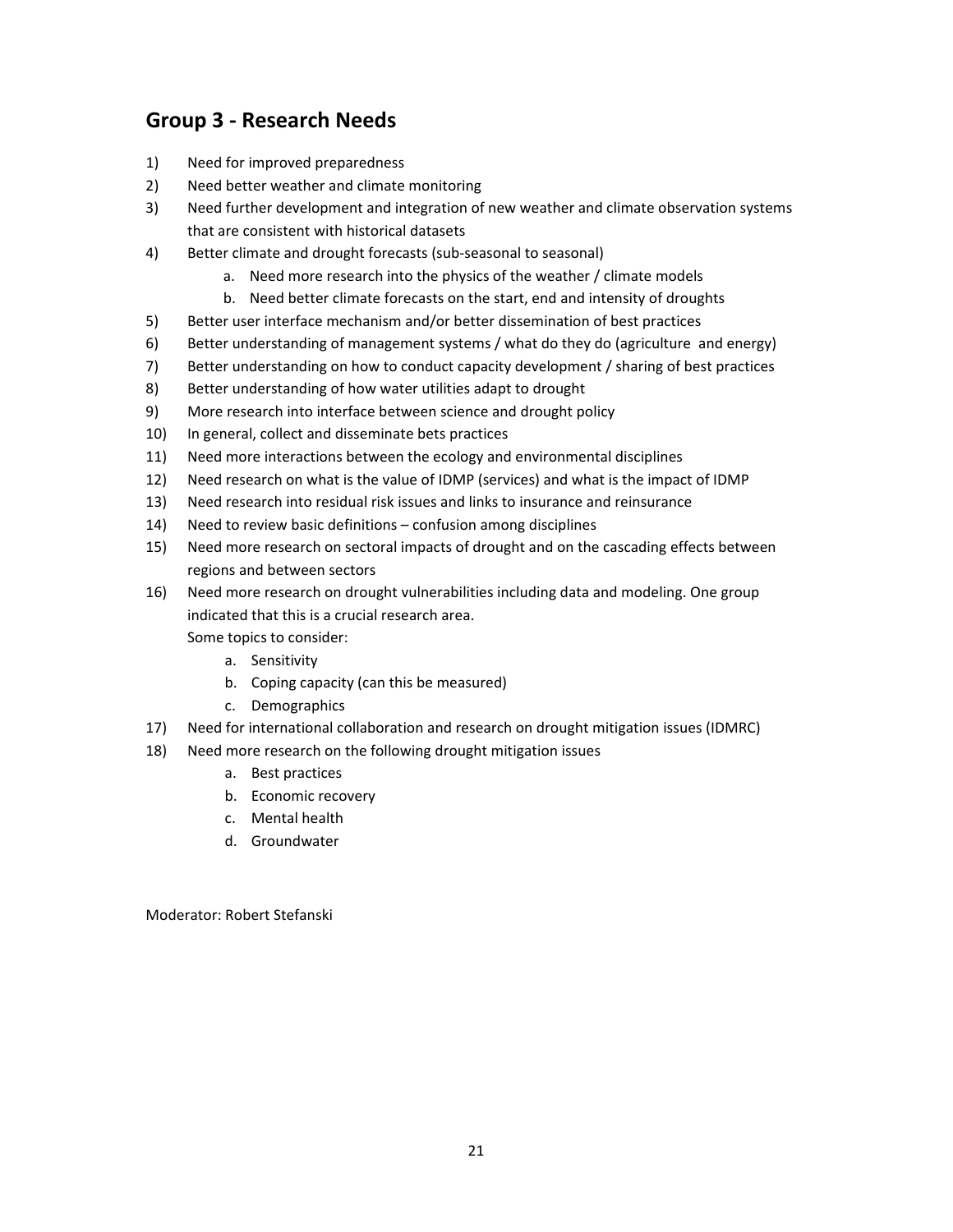### **Group 4 – Funding/future projects**

The group discussion on financing took place in two rounds. Both groups gave examples of potential sources of funding that they considered suitable for the IDMP. The following funding sources were mentioned during discussions:

- European Union, as a complement to country funds. This is particularly important for the Southern and Eastern Europe, which is not eligible for other sources of funding)
- Country Government funds
- Commissions (e.g. International Commission for the Protection of the Danube River), which channel funds, for example from World Bank
- Bilaterals, including Embassies
- Climate finance mechanisms, including the GCF, GEF, Climate IKI, Climate KIC
- UN Development Assistance Framework (UN DAF)
- Private sector:
- Financial services: insurance sector, including re‐insurance companies, and banking
- Industry prioritizing by impact potential (e.g. beverage companies, coffee)
- Competitive processes (application through consortiums)

In terms of the value proposition of IDMP and the specific selling points to put forward in resources mobilization activities, group participants agreed that the core content should remain the IDMP 3‐ pillars integration and the support expertise available through the IDMP. Participants highlighted the good pathway adopted in the field of monitoring, and encouraged to keep working on it in the future. A new suggested selling point to explore was the support to multi‐sectoral process management. In engaging with the private sector, participants identified the need to explore the IDMP's added value. In this sense, two areas were identified: management systems and business continuation planning, recognizing the fact that companies need to manage drought in order to ensure future operations. It was also advised to strengthen IDMP's positioning as a service provider, which could turn into an extension of the Helpdesk.

A number of additional questions and suggestions came up, related to IDMP's processes for raising funds. In relation to the IDMP's Support Base Partners, participants reflected on how partners fit in the process and how they can benefit more from the resources that are mobilized. This point was also linked to project branding and visibility of partners, beyond WMO and GWP. The question of the Advisory Group's responsibility in IDMP's continuity and sustainability was also highlighted, together with the potential need to put mechanisms in place to support the efforts of the TSU in this endeavor. The creation of a private sector engagement Advisory sub‐group was also suggested, to help unpack the narrative that could attract private sector funding. In addition, in order to strengthen IDMP's in‐country presence, the idea of putting in place "liaison officers" in country networks (as part of GWP Country Water Partnerships) came up, to avoid rotation of IDMP contact points. The idea was that relevant sectors should support this function/position.

Moderator: Sara Opplinger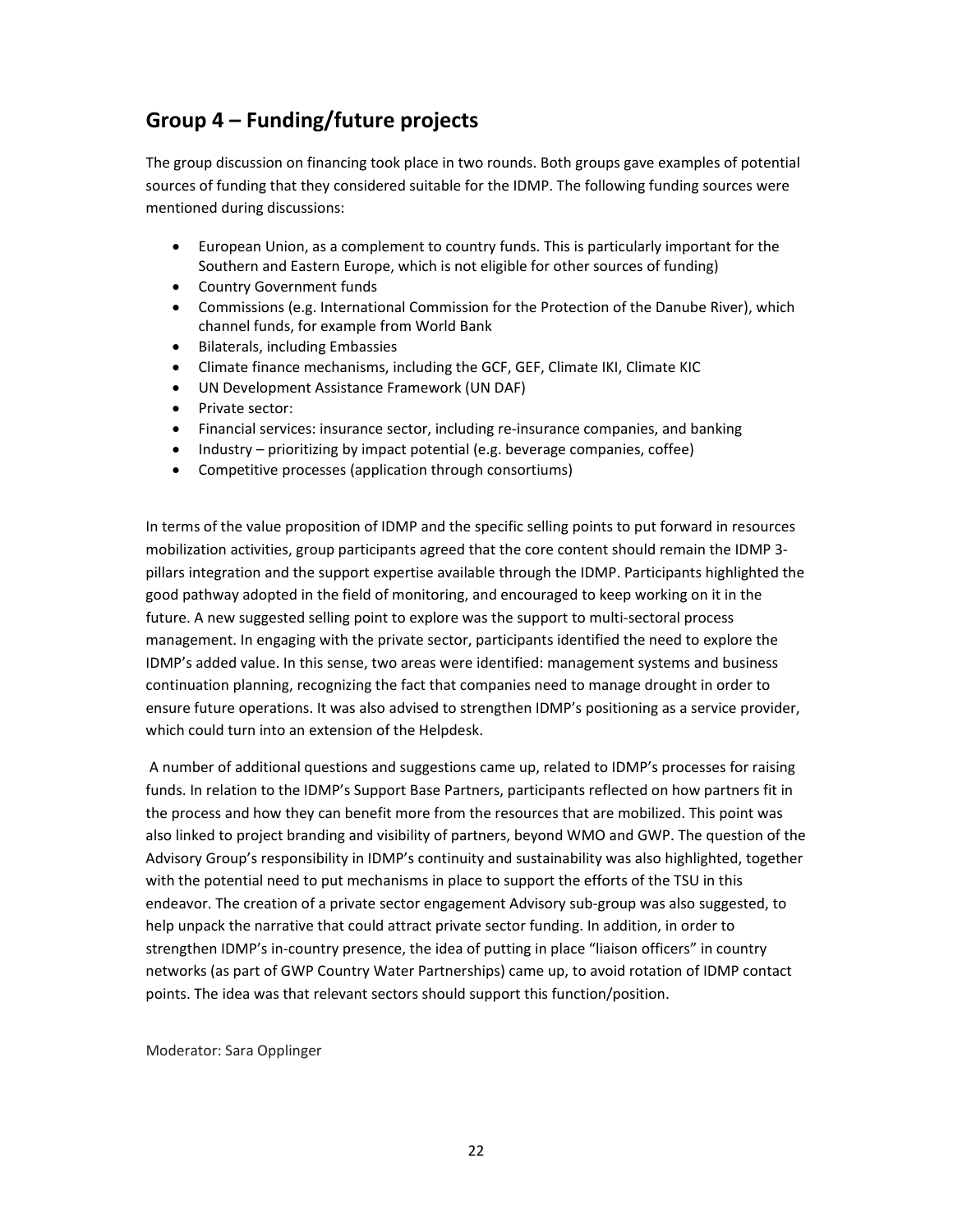### **ANNEX IV – RECOMMENDATIONS BY THE ADVISORY COMMITTEE**

#### **(Endorsed by the Management Committee)**

**Please note that the green shading indicates a new recommendation at the August 2018 AC/MC meeting and no shading indicates a previous recommendation that remains relevant.**

| <b>Recommendations</b>                     | <b>Link to</b>       | <b>Priority</b> | <b>Timeline</b> | <b>Notes</b>        |
|--------------------------------------------|----------------------|-----------------|-----------------|---------------------|
|                                            | regional /           |                 |                 |                     |
|                                            | national             |                 |                 |                     |
|                                            | initiatives /        |                 |                 |                     |
|                                            | partners             |                 |                 |                     |
| Science-policy and science-practice        | Purpose of           | High            |                 | <b>Grouping and</b> |
| interface (science and decision-making),   | projects is          |                 |                 | profiling to where  |
| ensuring that science is at the table when | science to           |                 |                 | communicate         |
| (policy and practice) decisions are made   | practice.            |                 |                 |                     |
| (more interactive format).                 |                      |                 |                 |                     |
|                                            | Link to existing     |                 |                 |                     |
|                                            | mechanisms/p         |                 |                 |                     |
|                                            | latforms:            |                 |                 |                     |
|                                            | <b>UNCCD SPI</b>     |                 |                 |                     |
|                                            | <b>UN DRR SPI</b>    |                 |                 |                     |
|                                            | <b>Bring in BACI</b> |                 |                 |                     |
|                                            | <b>IUGG Science</b>  |                 |                 |                     |
|                                            | - Diplomacy          |                 |                 |                     |
|                                            | Link to              |                 |                 |                     |
|                                            | professional         |                 |                 |                     |
|                                            | societies            |                 |                 |                     |
|                                            | Link to EU           |                 |                 |                     |
|                                            | Water                |                 |                 |                     |
|                                            | Framework            |                 |                 |                     |
|                                            | <b>Directive</b>     |                 |                 |                     |
| Assess transboundary water                 | <b>Review what</b>   | Medium          |                 | Volta project as a  |
| management issues related to drought       | has been             |                 |                 | case                |
| jointly with APFM                          | done.                |                 |                 | <b>DriDanube</b>    |
|                                            | Case studies         |                 |                 | Murray-Darling      |
|                                            |                      |                 |                 | basin               |
|                                            |                      |                 |                 |                     |
|                                            |                      |                 |                 | Link to FAO work    |
|                                            |                      |                 |                 | hydro-economic      |
|                                            |                      |                 |                 | modelling for       |
|                                            |                      |                 |                 | water allocation    |
| Link floods and droughts programmes in     |                      | Low             |                 |                     |
| (strategic) marketing to apply for funding |                      |                 |                 |                     |

#### **GENERAL RECOMMENDATIONS**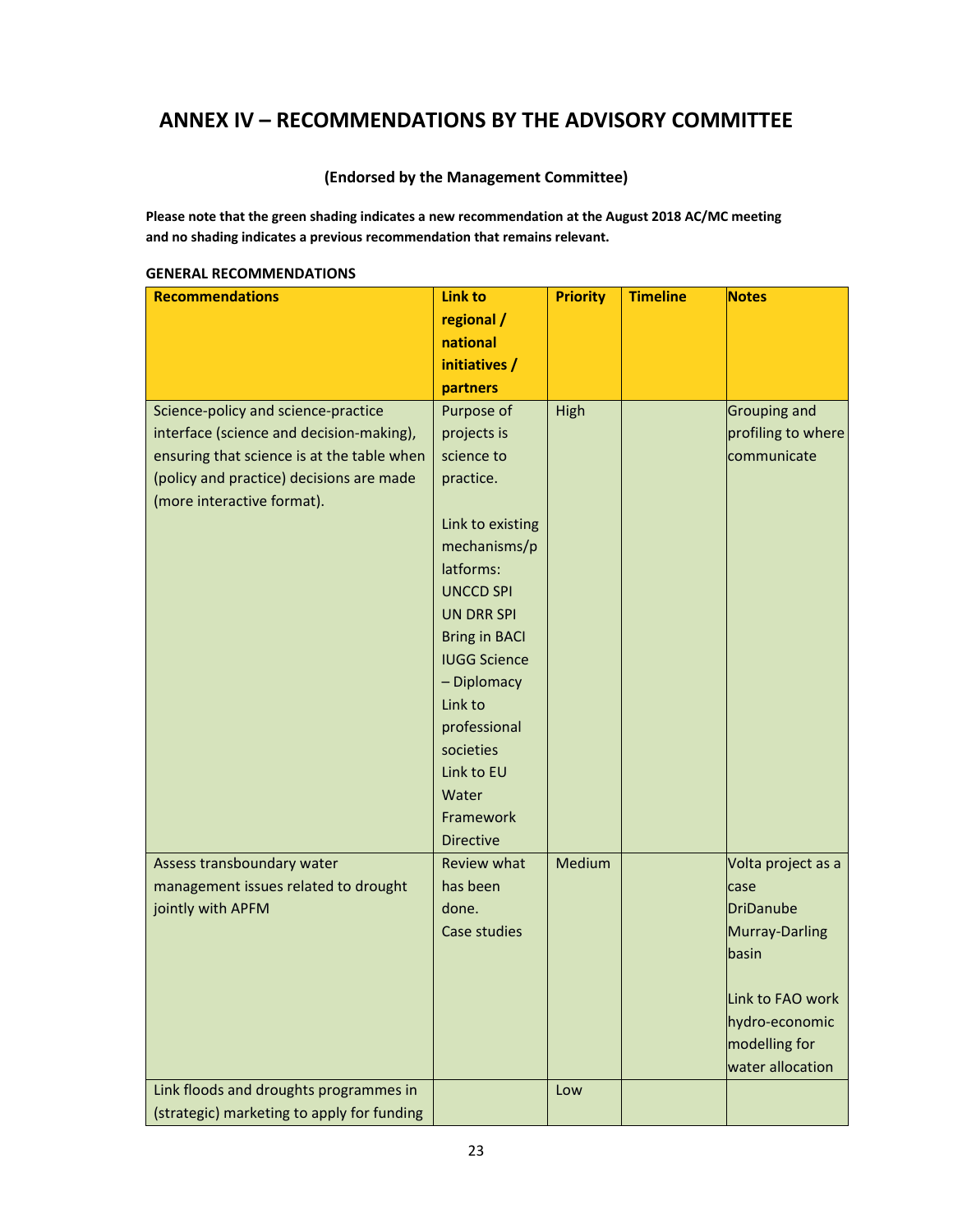| Explore "Drought Resilience" label from    | Peer review       | Low     | Label results in                 |
|--------------------------------------------|-------------------|---------|----------------------------------|
| IDMP/intermediaries                        | <b>Business</b>   |         | support letter to                |
|                                            | model that        |         | project, the label               |
|                                            | pay?              |         | is based on                      |
|                                            | What are          |         | criteria (3 pillars,             |
|                                            | other orgs that   |         | 10 steps)                        |
|                                            | review            |         |                                  |
|                                            | (intermediarie    |         |                                  |
|                                            | s)? Negotiate     |         |                                  |
|                                            | with them to      |         |                                  |
|                                            | include           |         |                                  |
|                                            | processes.        |         |                                  |
| Put BACI framework into action             | <b>World Bank</b> | Medium  |                                  |
|                                            | drought and       |         |                                  |
|                                            | flood policy      |         |                                  |
|                                            | engagement        |         |                                  |
|                                            | strategy          |         |                                  |
| Explore interaction with HELP - how can    |                   | Medium  |                                  |
| IDMP help, what would be contents of       |                   | to      |                                  |
| collaboration, how can movement into       |                   | ensure  |                                  |
| the same direction be ensured?             |                   | alignme |                                  |
|                                            |                   | nt      |                                  |
| Articulate the avenues how partners can    |                   | High    | <b>Benefit could flow</b>        |
|                                            |                   |         |                                  |
|                                            |                   |         |                                  |
| leverage the IDMP                          |                   |         | two ways                         |
|                                            |                   |         | Increae partner                  |
|                                            |                   |         | interaction                      |
|                                            |                   |         |                                  |
| Explore way forward with GDIS in           |                   | High    |                                  |
| context of IDMP and Global Drought         |                   |         |                                  |
| Observatory (GDO)                          |                   |         |                                  |
| Explore improving characterization of      |                   | High    |                                  |
| IDMP partners building on                  |                   |         |                                  |
| http://www.droughtmanagement.info/a        |                   |         |                                  |
| sk/ask-partners/                           |                   |         |                                  |
| Encourage IDMP partners to, where          |                   | High    | Include reminder                 |
| possible, assign key account manager for   |                   |         | in update emails                 |
| IDMP (include in TOR of a partners' staff) |                   |         |                                  |
| Develop Impact Stories on the value and    |                   | Medium  | 2 pagers/web-                    |
| impact of IDMP                             |                   | /High   | based                            |
|                                            |                   |         | <b>DriDanube</b>                 |
|                                            |                   |         | Improved ability                 |
|                                            |                   |         | to respond to                    |
|                                            |                   |         | risk/have we<br>created a forum? |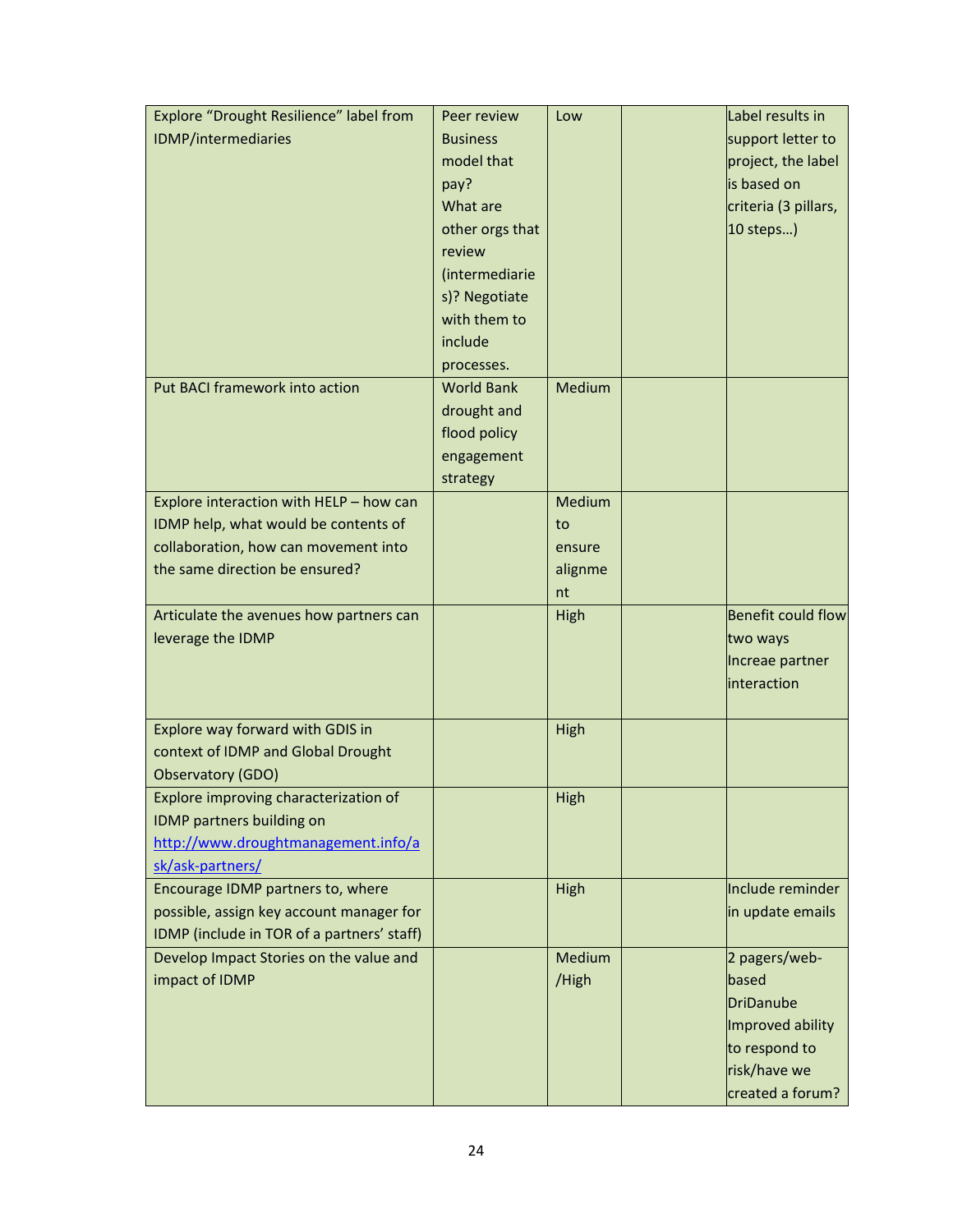| IDMP to help create effective project                                                                                                               |                                                                                                                                                                                                                                                                                     | High   |            | Identify key<br>target audience(s)<br>first<br>[starting point: 10]<br>steps; handbook<br>on drought<br>indices]                |
|-----------------------------------------------------------------------------------------------------------------------------------------------------|-------------------------------------------------------------------------------------------------------------------------------------------------------------------------------------------------------------------------------------------------------------------------------------|--------|------------|---------------------------------------------------------------------------------------------------------------------------------|
| proposal partnerships                                                                                                                               |                                                                                                                                                                                                                                                                                     |        |            |                                                                                                                                 |
| Ensure links with partners activities are<br>made on the appropriate sections of the<br>website<br>(http://www.droughtmanagement.info/p<br>illars/) | UNESCO (LAC<br>Drought<br>Atlas), ADPC<br>(Integrated<br>Risk<br>Assessment<br>Gender<br>aspects), JRC<br>(links to<br>impact<br>reporter and<br>other<br>products),<br>IMTA, AAF<br>Canada,<br>Deltares,<br>CIIFEN, IRI<br>Columbia<br>University,<br><b>DriDanube</b><br>products | High   | continuous | <b>IDMP TSU has</b><br>reached out to<br>several of the<br>organizations.<br>Done as far as<br>inputs have been<br>received.    |
| Continue to liaise and support where<br>possible with UNCCD Drought Initiative                                                                      | UNCCD, FAO<br>and all<br>partners<br>[Share list of<br>contacts with<br>partners]                                                                                                                                                                                                   | High   | Ongoing    | Done                                                                                                                            |
| Continue to find synergies between<br>regional programmes and global<br>component / partner projects                                                | WMO with<br>IDMP regional<br>programmes /<br><b>GWP</b> regional<br>programmes<br>(CAM, MED)                                                                                                                                                                                        | Medium | Ongoing    | Done. Bi-monthly<br>Skype discussions<br>held to identify<br>and act on<br>opportunities and<br>strengthen WMO<br>collaboration |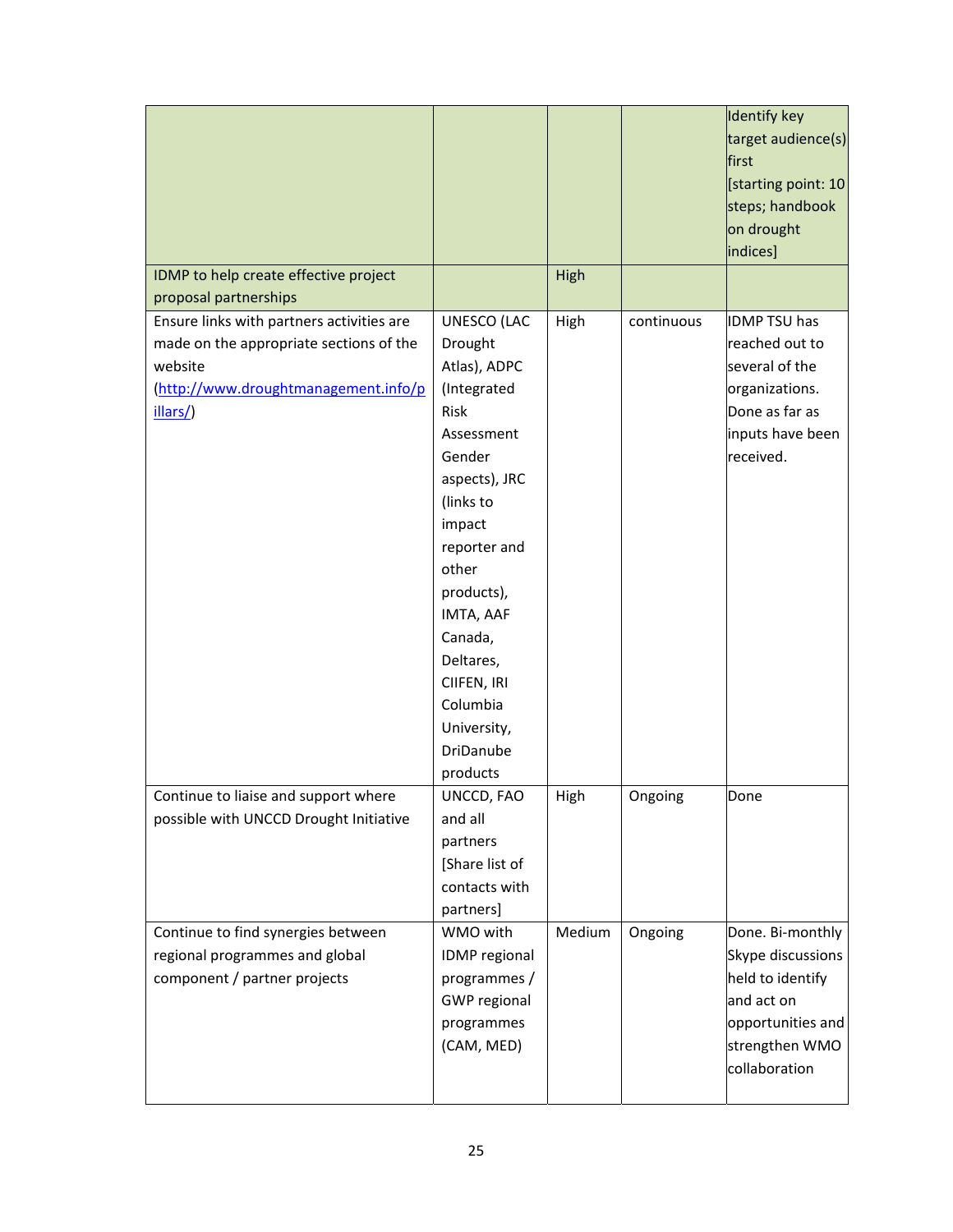| Continue dialogue with a view for       |                 | Medium |                | Agreement in        |
|-----------------------------------------|-----------------|--------|----------------|---------------------|
| suitable funding opportunities with     |                 |        |                | progress with       |
| finance/(re)insurance industry          |                 |        |                | NOAA to provide     |
|                                         |                 |        |                | funding for IDMP    |
|                                         |                 |        |                | for several years.  |
|                                         |                 |        |                | Continued close     |
|                                         |                 |        |                | liaison with APFM   |
|                                         |                 |        |                | and WMO Office      |
|                                         |                 |        |                | of Development      |
|                                         |                 |        |                | Partnership and     |
|                                         |                 |        |                | <b>GWP Resource</b> |
|                                         |                 |        |                | Mobilization and    |
|                                         |                 |        |                | Partnerships        |
|                                         |                 |        |                | team.               |
|                                         |                 |        |                | Partner initiatives |
| Increase interaction with Regional      |                 | High   | WMO to         | Ongoing: Started    |
| <b>Climate Centres</b>                  |                 |        | liaise with    | review of           |
|                                         |                 |        | RCCs by end    | opportunities       |
|                                         |                 |        | of 2018        | conducted and       |
|                                         |                 |        |                | some RCCs have      |
|                                         |                 |        |                | been engaged.       |
| Better characterize the IDMP target     | BoM to          | High   | - TSU to start | TSU needs to        |
| audiences - Conduct user needs analysis | support         |        | analyzing      | analyse several of  |
|                                         | Use WMO         |        | surveys by     | the WMO surveys     |
|                                         | surveys as well |        | end of 2018    | and then            |
|                                         |                 |        | - If needed,   | determine           |
|                                         |                 |        | conduct        | whether more        |
|                                         |                 |        | additional     | surveys are         |
|                                         |                 |        | surveys in     | needed              |
|                                         |                 |        | 2018           |                     |
| Make a better connection with UN-       |                 | Low    | TSU to liaise  | Pending             |
| Water Expert Group on Water and         |                 |        | with UN-       | finalization of     |
| Climate Change                          |                 |        | Water by end   | draft of IDMP       |
|                                         |                 |        | of 2018        | water scarcity      |
|                                         |                 |        |                | and drought         |
|                                         |                 |        |                | publication to      |
|                                         |                 |        |                | connect to UN-      |
|                                         |                 |        |                | Water work          |
|                                         |                 |        |                | streams of          |
|                                         |                 |        |                | relevance to        |
|                                         |                 |        |                | IDMP.               |
| Explore how to engage different         |                 | Low    | Summer         | Pending review of   |
| industries in preparedness phase - pick |                 |        | 2019           | outputs of          |
| most promising industry                 |                 |        |                | WMO/GWP             |
|                                         |                 |        |                | projects to use as  |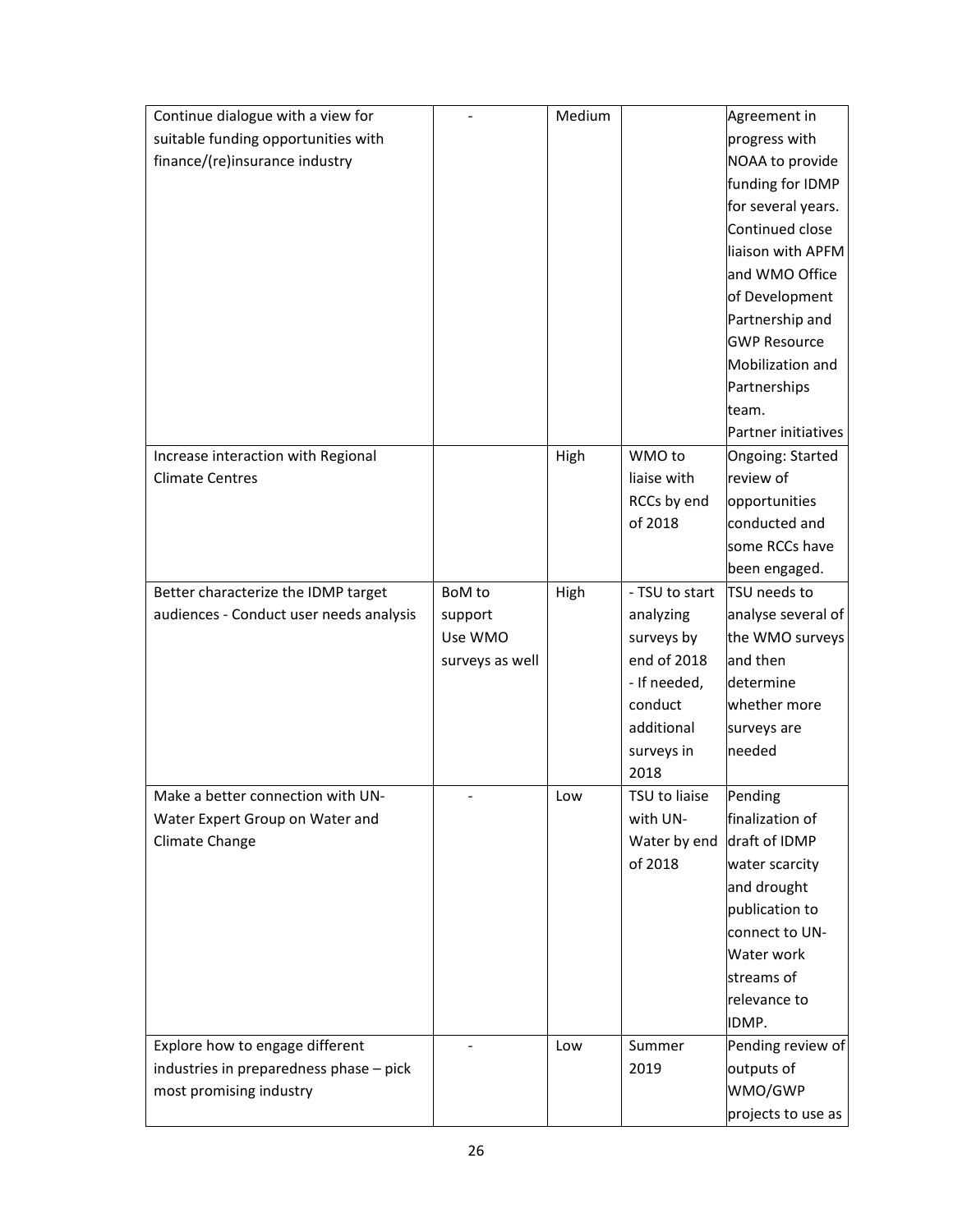|                                           |     |             | la basis for further |
|-------------------------------------------|-----|-------------|----------------------|
|                                           |     |             | discussions on       |
|                                           |     |             | this topic           |
| Explore developing a forum of actors /    | Low | TSU to      | Contact list with    |
| Community of Practice working on          |     | further     | 50 experts           |
| drought issues based on roster of players |     | develop     | developed and        |
| in the drought spectrum developed by      |     | these items | active               |
| <b>IDMP</b> in 2018                       |     | based on    | engagement with      |
|                                           |     | existing    | WMO and GWP          |
|                                           |     | activities. | efforts to           |
|                                           |     |             | establish            |
|                                           |     |             | Communities of       |
|                                           |     |             | Practice.            |

#### **KNOWLEDGE PRODUCTS**

| <b>Recommendations</b>                                                                                                                   | <b>Link to</b><br>regional /<br>national<br>initiative /<br>partners | <b>Priority</b>        | <b>Timeline</b> |                                                                                                                      |
|------------------------------------------------------------------------------------------------------------------------------------------|----------------------------------------------------------------------|------------------------|-----------------|----------------------------------------------------------------------------------------------------------------------|
| Define and produce knowledge product<br>on media interaction                                                                             |                                                                      | Medium                 |                 | Primer for media<br>Why story of<br>drought<br>Significance<br>Contact<br>$(2$ pager)<br>Pointing to case<br>studies |
| Refine how IDMP promotes looking at<br>vulnerability - in context of raising<br>expectations and understanding, where<br>are the limits? |                                                                      | Medium                 |                 |                                                                                                                      |
| Support development of GAR2020<br>special report on drought                                                                              | UN DRR, JRC,<br>NOAA and<br>share<br>information<br>with partners    | Very<br>High           | 2019-2020       |                                                                                                                      |
| Publish a review publication on pillar 1<br>and 3 - led by partner under IDMP                                                            | IDMP pillar 1<br><b>IDMP</b> with<br>support of<br>FAO pillar 3      | High                   |                 |                                                                                                                      |
| Map out story on how in CAM<br>"Governance instruments for flood and<br>drought risk reduction and increase of                           |                                                                      | <b>Medium</b><br>/high |                 | Could be a one<br>or two pager<br>(highlight                                                                         |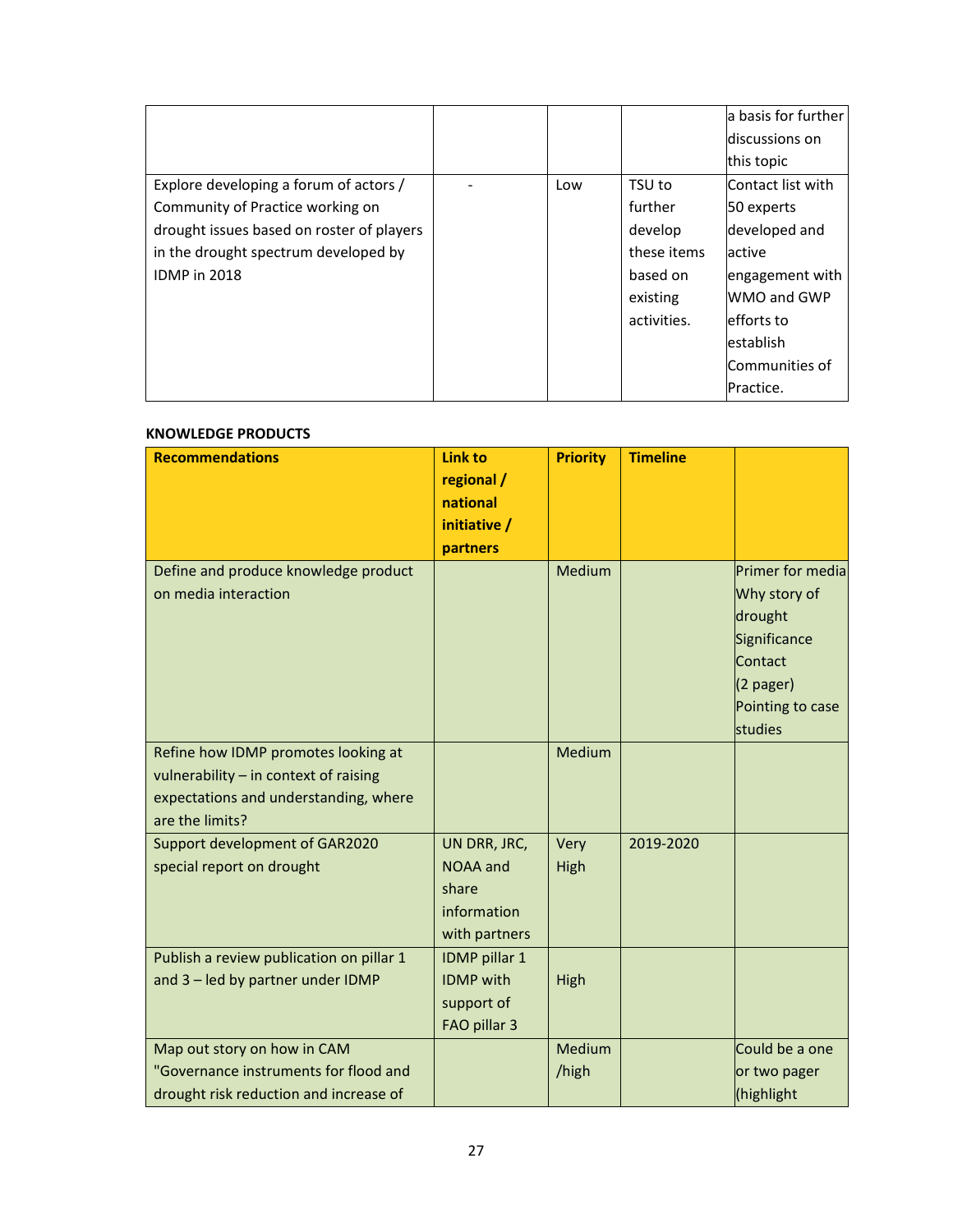| resilience are created and improved"       |                        |        |                  | approach IDMP        |
|--------------------------------------------|------------------------|--------|------------------|----------------------|
| (expected outcomes)                        |                        |        |                  | tries to bring)      |
| Finalize publication on water scarcity and |                        | High   |                  |                      |
| drought, also connect with work of FAO     |                        |        |                  |                      |
| on SDG 6.4                                 |                        |        |                  |                      |
| 1-2 Virtual meetings per year focused on   | <b>IDMP</b> partners   | Medium |                  | (linked to           |
| a certain drought management topic         |                        |        |                  | increased            |
|                                            |                        |        |                  | interaction/lever    |
|                                            |                        |        |                  | age of partners)     |
| Ask partners to feature IDM HelpDesk       | CapNet                 | High   |                  | Include in email     |
|                                            |                        |        |                  | update               |
| Finalize Integrated Drought Management     |                        | High   | Second draft     | <b>Revised draft</b> |
| Framework Document (include learning       |                        |        | to send for      | version being        |
| from IDMP e.g. 10 step process)            |                        |        | review by Nov    | finalized. Will      |
|                                            |                        |        | 2018             | send for             |
|                                            |                        |        | - Publication in | comments in          |
|                                            |                        |        | early 2019       | Sept 2019            |
| Develop knowledge product (a               | DriDanube              | High   | TSU to liaise    | Published            |
| brochure/handbook/guidelines) on pillar    | (&IDMP CEE)            |        | with partners    | website on           |
| mitigation and preparedness                | working on             |        | by early 2019    | current              |
|                                            | developing a           |        |                  | approaches with      |
|                                            | strategy which         |        |                  | an example,          |
|                                            | will give clear        |        |                  | which is             |
|                                            | guidance for           |        |                  | undergoing a         |
|                                            | improvement            |        |                  | review               |
|                                            | of decision-           |        |                  | http://www.dro       |
|                                            | making                 |        |                  | ughtmanageme         |
|                                            | process in all         |        |                  | nt.info/pillars/m    |
|                                            | parts of the           |        |                  | itigation-           |
|                                            | drought                |        |                  | preparedness-        |
|                                            | management             |        |                  | response/            |
|                                            | cycle (monitori        |        |                  |                      |
|                                            | ng-impact              |        |                  |                      |
|                                            | assessment-            |        |                  |                      |
|                                            | response-<br>recovery- |        |                  |                      |
|                                            | preparedness)          |        |                  |                      |
|                                            | in the Danube          |        |                  |                      |
|                                            | region                 |        |                  |                      |
| Examine the usefulness of the 10 steps     | <b>IDMP CEE</b>        | Medium | TSU to           | Will liaise with     |
| for countries                              | (testing 7steps        |        | examine in       | <b>UNCCD</b>         |
| Use UNCCD Drought Initiative as case       | approach for           |        | mid-2019         | Secretariat after    |
|                                            | developing             |        |                  | COP 14 on            |
|                                            | national action        |        |                  | lessons learned      |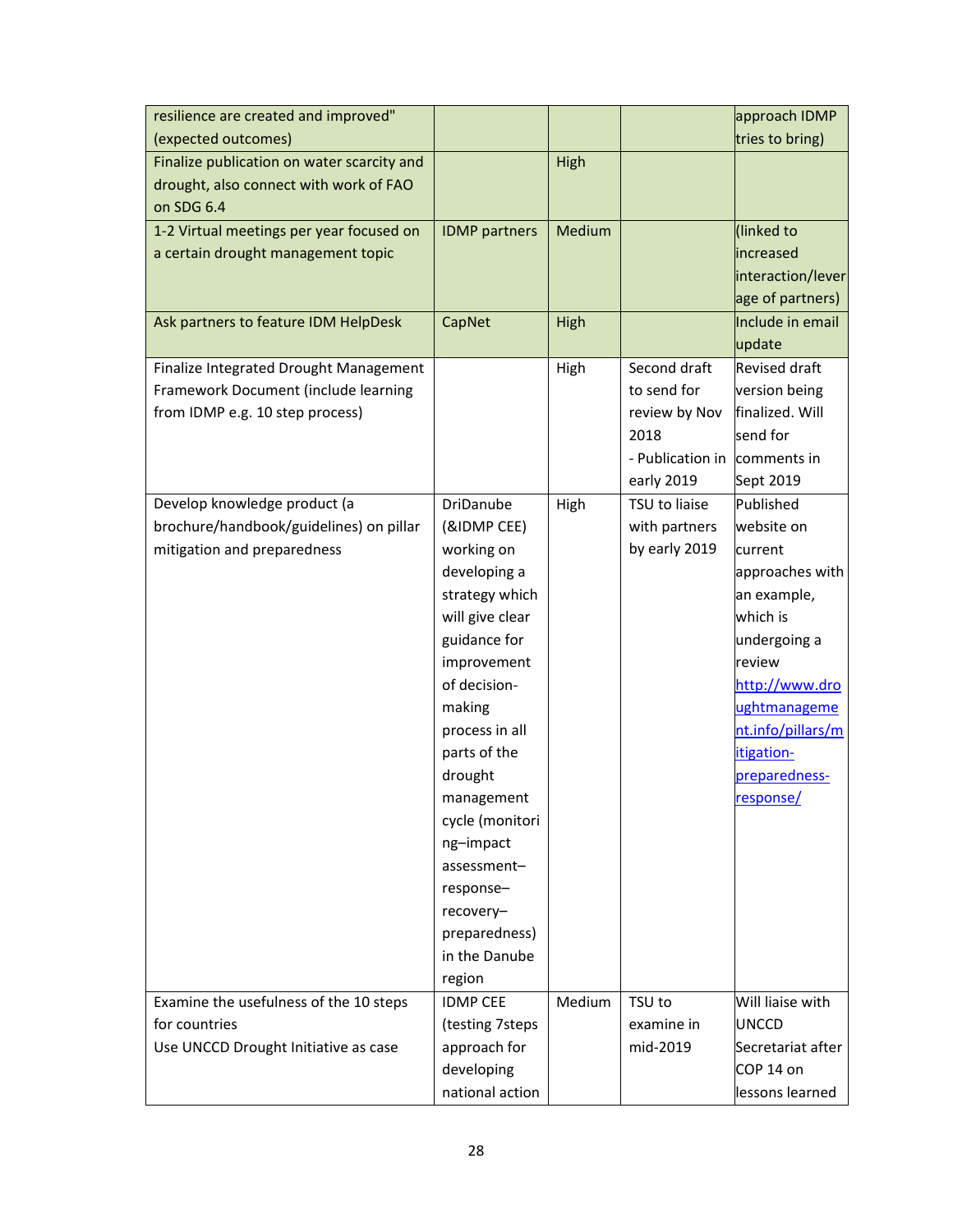|                                         | plans       |        |                   | from UNCCD        |
|-----------------------------------------|-------------|--------|-------------------|-------------------|
|                                         | (example of |        |                   | Drought           |
|                                         | Slovakia))  |        |                   | Initiative        |
|                                         |             |        |                   |                   |
| Focus on differences and similarities   |             | Medium | TSU to liaise     | First draft       |
| between water scarcity and drought      |             |        | with FAO and      | developed,        |
| (possible publication with partners)    |             |        | other partners    | currently         |
|                                         |             |        | (early 2019)      | undergoing        |
|                                         |             |        |                   | internal review.  |
|                                         |             |        |                   | Will be send to   |
|                                         |             |        |                   | partners in Sept  |
|                                         |             |        |                   | 2019 for review.  |
|                                         |             |        |                   |                   |
| Use CAgM Drought Expert Team report     |             | High   | <b>Early 2019</b> | Still need to     |
| for IDMP information products           |             |        |                   | transform it into |
|                                         |             |        |                   | <b>IDMP</b>       |
|                                         |             |        |                   | information       |
|                                         |             |        |                   | products.         |
|                                         |             |        |                   | Ongoing           |
| BACI: Economic argument for drivers and |             | High   | After             | After publication |
| barriers to be developed                |             |        | publication of    | of Discussion     |
|                                         |             |        | <b>Discussion</b> | Paper (2018)      |
|                                         |             |        | Paper (2019)      |                   |
| BACI: Categorization/ Prioritization of |             | High   | After             | After publication |
| methods of economic analysis            |             |        | publication of    | of Discussion     |
|                                         |             |        | Discussion        | Paper (2018)      |
|                                         |             |        | Paper (2019)      |                   |

#### **RESEARCH**

| <b>Recommendations</b>                                                                                         | Link to<br>regional /<br>national<br>initiative /<br>partners             | <b>Priority</b> | <b>Timeline</b> | <b>Status as of</b><br><b>August 2018</b> |
|----------------------------------------------------------------------------------------------------------------|---------------------------------------------------------------------------|-----------------|-----------------|-------------------------------------------|
| Better understanding of groundwater use<br>during drought                                                      | <b>Explore link</b><br>with<br>groundwater<br>governance of<br><b>FAO</b> | <b>Medium</b>   |                 |                                           |
| Explore with partners better drought<br>forecasting products (WMO)/user<br>requirements from drought community | <b>WMO</b>                                                                | <b>Medium</b>   |                 |                                           |
| Research on better techniques for                                                                              | <b>IDMP</b> with                                                          | <b>Medium</b>   |                 |                                           |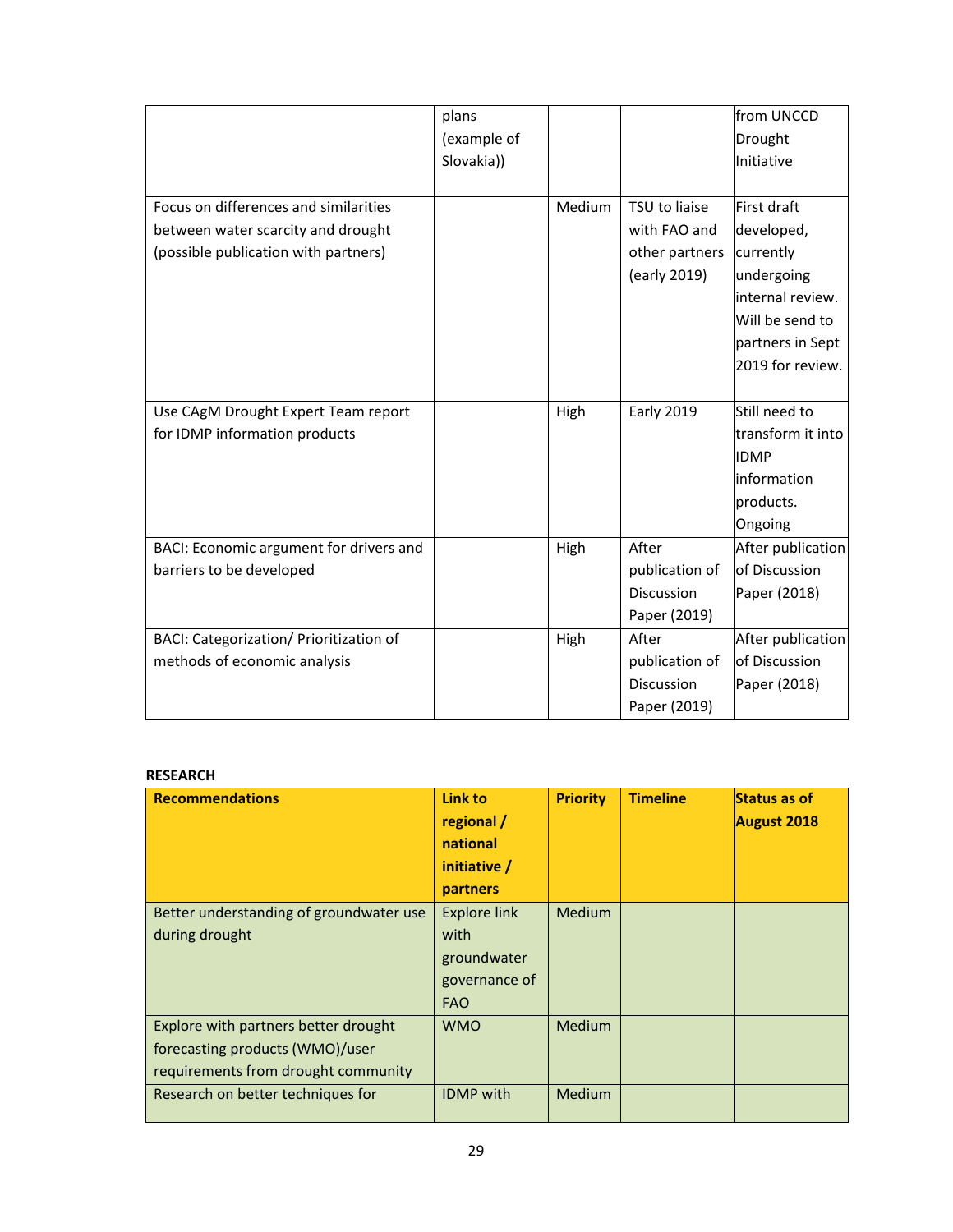| communication of drought management<br>issues                                                                                                                           | Partners                                                          |                  |                                                                                   |                                                                                             |
|-------------------------------------------------------------------------------------------------------------------------------------------------------------------------|-------------------------------------------------------------------|------------------|-----------------------------------------------------------------------------------|---------------------------------------------------------------------------------------------|
| Research on better techniques for<br>capacity development on integrated<br>drought management                                                                           | <b>With CapNet</b>                                                | High             |                                                                                   |                                                                                             |
| Explore how drought fits into a Multi-<br>Hazard Early Warning System                                                                                                   | CAgM Expert<br>Team<br>Link to<br>Warsaw Intl<br>Mechanism<br>L&D | Medium           | <b>Expert Team</b><br>to discuss in<br>early 2019                                 | Discussion with<br><b>CAgM Expert</b><br>Team in Sep/Oct<br>2019                            |
| Continue to explore the potential for a<br><b>International Drought Mitigation</b><br><b>Research Centre</b>                                                            |                                                                   | Medium           | TSU to liaise<br>with partners<br>and establish<br>working group<br>by early 2019 | Liaison started,<br>further<br>discussions<br>needed.<br>Draft TORs have<br>been developed. |
| Connect the high-level policy needs to<br>research (possible International Drought<br>Mitigation Research Centre)                                                       |                                                                   | Medium           | Working<br>Group to<br>examine in<br>2019                                         | See above<br>Further<br>discussions<br>needed with<br>Partners (USQ,<br>UDMC)               |
| <b>Ensure International Drought Mitigation</b><br>Research Centre is an integral part of<br>IDMP and that there's no duplication<br>Explore contributions from national |                                                                   | Medium<br>Medium | Working<br>Group to<br>examine in<br>2019<br>TSU to explore                       | See above<br>Further<br>discussions<br>needed with<br>Partners<br>Not yet started           |
| programmes to research                                                                                                                                                  |                                                                   |                  | in 2019                                                                           |                                                                                             |

#### **HELPDESK**

| <b>Recommendations</b>                                                            | Link to<br>regional /<br>national<br>initiative /<br>partners | <b>Priority</b> | <b>Timeline</b> | Status as of<br><b>August 2018</b> |
|-----------------------------------------------------------------------------------|---------------------------------------------------------------|-----------------|-----------------|------------------------------------|
| IDMP to participate in WMO Country<br>Support Initiative and partners' country    |                                                               | High            |                 |                                    |
| support initiatives                                                               |                                                               |                 |                 |                                    |
| Planned joint direct action in response to<br>countries' requirements for drought | <b>FAO</b>                                                    | High            |                 |                                    |
| management strategy formulation                                                   |                                                               |                 |                 |                                    |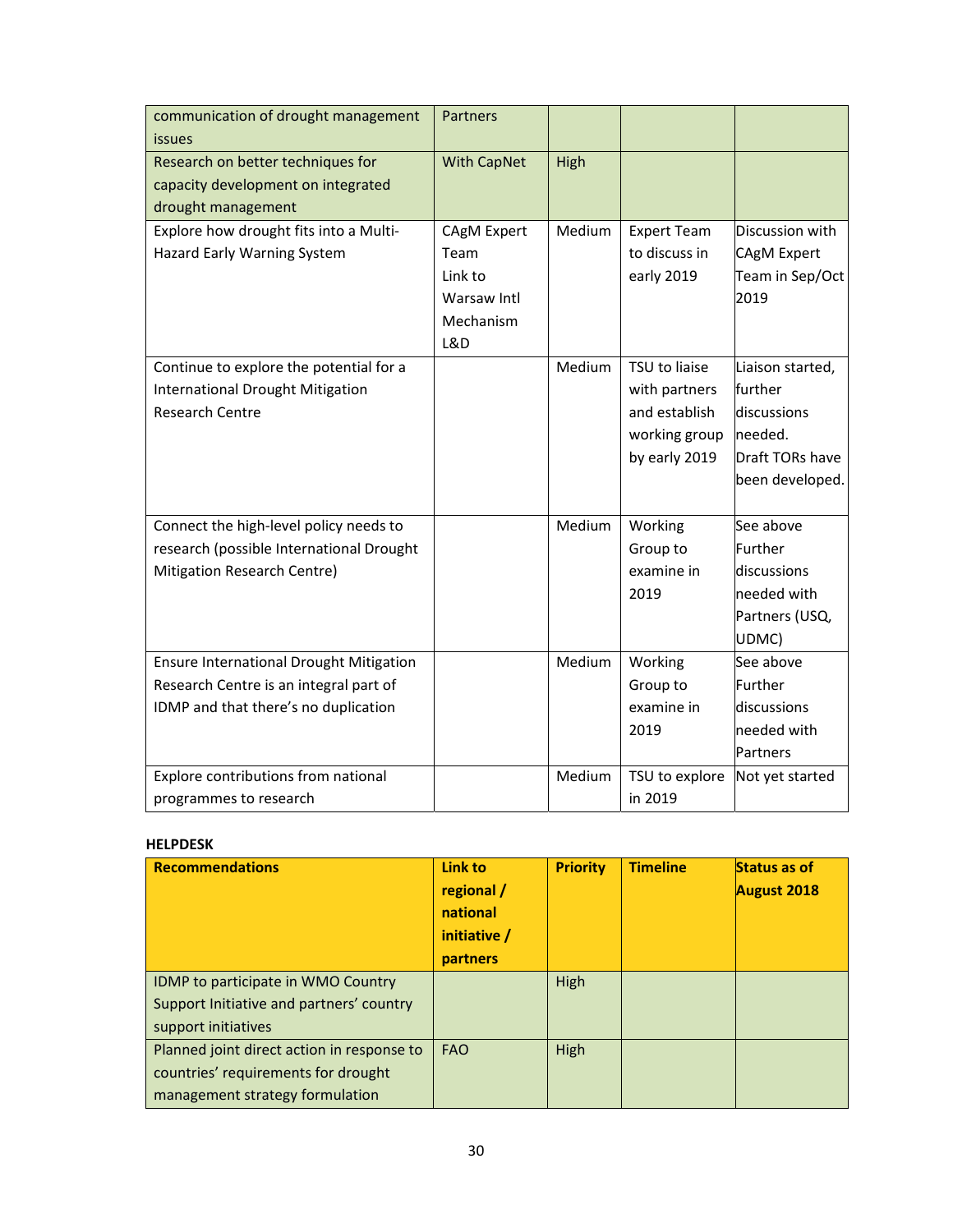| Explore how to better classify helpdesk  |                      | <b>High</b> |                |                    |
|------------------------------------------|----------------------|-------------|----------------|--------------------|
| requests                                 |                      |             |                |                    |
| Share set of IDMP slides                 | IDMP TSU to          | High        | By end 2018    | <b>IDMP</b> slides |
|                                          | all partners         |             |                | continuously       |
|                                          |                      |             |                | updated and        |
|                                          |                      |             |                | provided to        |
|                                          |                      |             |                | partners upon      |
|                                          |                      |             |                | request            |
| Develop mechanisms to better promote     | CapNet, ADPC         | Medium      | Mid-2019       | HelpDesk           |
| the HelpDesk to national users           | (certified           |             |                | communication      |
|                                          | training             |             |                | campaign under     |
|                                          | mechanism),          |             |                | development        |
|                                          | <b>IDMP</b> regional |             |                |                    |
|                                          | programmes,          |             |                | Use projects to    |
|                                          | GWP network;         |             |                | promote the        |
|                                          | Contact UN-          |             |                | HelpDesk           |
|                                          | Water                |             |                |                    |
|                                          | workshop             |             |                |                    |
|                                          | participants         |             |                |                    |
| IDMP regional programmes to collect      |                      | Medium      | continuous     | Regional           |
| helpdesk statistics responded by them    |                      |             |                | programmes         |
| and share with IDMP TSU                  |                      |             |                | submitted          |
|                                          |                      |             |                | HelpDesk           |
|                                          |                      |             |                | request statistics |
| Translation of the HelpDesk/website in   |                      | High        | TSU to explore | Pending due to     |
| all UN languages                         |                      |             | costs and      | limited            |
|                                          |                      |             | sustainability | resources          |
|                                          |                      |             | in early 2019  |                    |
|                                          |                      |             | Basic pages in |                    |
|                                          |                      |             | French and     |                    |
|                                          |                      |             | Spanish in     |                    |
|                                          |                      |             | 2019           |                    |
| Track where water management is poor     | UNEP-DHI             | Medium      | TSU to explore | Pending            |
| as an indication of potential problems   |                      |             | with UNEP-     |                    |
| when a drought occurs (proactive         |                      |             | DHI and other  |                    |
| manner of reaching out to countries with |                      |             | partners in    |                    |
| potential needs)                         |                      |             | first half of  |                    |
|                                          |                      |             | 2019           |                    |

#### **CAPACITY DEVELOPMENT**

| <b>Recommendations</b> | Link to    | <b>Priority</b> | <b>Timeline</b> | <b>Status as of</b> |
|------------------------|------------|-----------------|-----------------|---------------------|
|                        | regional / |                 |                 | August 2018         |
|                        | national   |                 |                 |                     |
|                        | initiative |                 |                 |                     |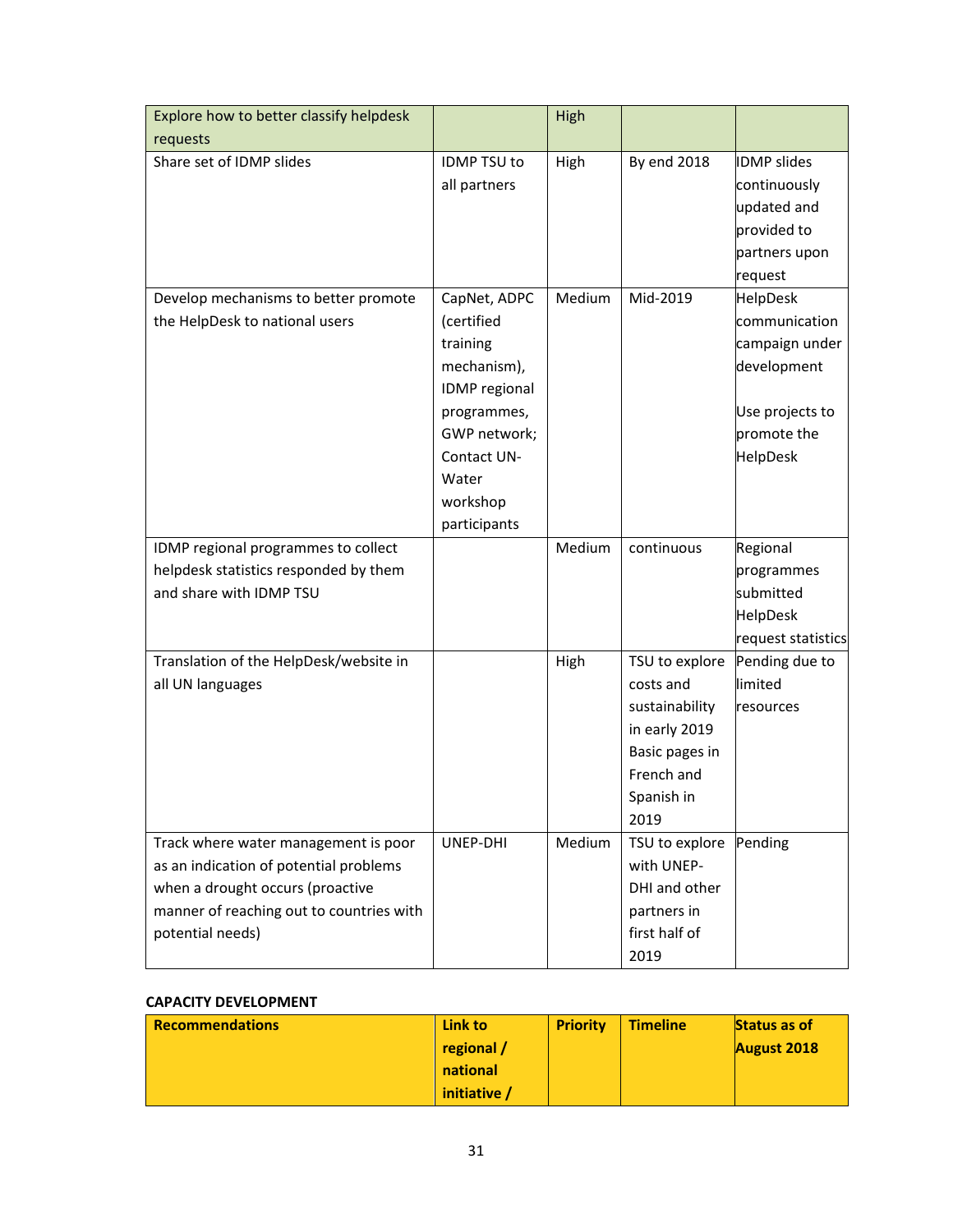|                                    | partners            |        |              |                   |
|------------------------------------|---------------------|--------|--------------|-------------------|
| Work with UNDP Cap-Net to revise   | <b>UNDP Cap-Net</b> | Medium | TSU has      | Revision started. |
| drought management training manual |                     |        | started      | First draft       |
|                                    |                     |        | discussions. | expected in       |
|                                    |                     |        | Waiting for  | September         |
|                                    |                     |        | interactions | 2019.             |
|                                    |                     |        | with Cap-Net |                   |

#### **CONTINUOUS WORK**

| <b>Recommendations</b>                     | Link to       | <b>Priority</b> | <b>Timeline</b> | <b>Status</b>         |
|--------------------------------------------|---------------|-----------------|-----------------|-----------------------|
|                                            | regional /    |                 |                 |                       |
|                                            | national      |                 |                 |                       |
|                                            | initiatives / |                 |                 |                       |
|                                            | partners      |                 |                 |                       |
| Continue to engage to Climate Change       |               | Medium          | Continue to     | Initial               |
| Adaptation and Mitigation communities      |               |                 | engage          | discussions with      |
| for better visibility (inform with drought |               |                 |                 | <b>CTCN. Need to</b>  |
| management knowledge)                      |               |                 |                 | follow up with        |
| Connect to CTCN (UNFCCC Copenhagen)        |               |                 |                 | visit to offices at   |
| Connect to the Global Center of            |               |                 |                 | Copenhagen.           |
| <b>Excellence on Climate Adaptation</b>    |               |                 |                 |                       |
| (Netherlands, Japan, UNEP)                 |               |                 |                 | Discussion with       |
|                                            |               |                 |                 | Alliance for          |
|                                            |               |                 |                 | <b>Global Water</b>   |
|                                            |               |                 |                 | Adaptation            |
|                                            |               |                 |                 | (AGWA)                |
|                                            |               |                 |                 |                       |
|                                            |               |                 |                 | <b>GWP ES reached</b> |
|                                            |               |                 |                 | lout to Global        |
|                                            |               |                 |                 | Centre on             |
|                                            |               |                 |                 | Adaptation and        |
|                                            |               |                 |                 | initiated             |
|                                            |               |                 |                 | discussion            |
| Explore cost recovery options (link to     |               | Medium          | Continue to     | Continued close       |
| Business Model developed by APFM)          |               |                 | liaise with     | liaison with          |
|                                            |               |                 | <b>APFM</b>     | <b>APFM and WMO</b>   |
|                                            |               |                 |                 | Office of             |
|                                            |               |                 |                 | Development           |
|                                            |               |                 |                 | Partnership and       |
|                                            |               |                 |                 | <b>GWP Resource</b>   |
|                                            |               |                 |                 | Mobilization and      |
|                                            |               |                 |                 | Partnerships          |
|                                            |               |                 |                 | team                  |
| Identify the appropriate communication     |               | Medium          | Continuous      | Email exchanges       |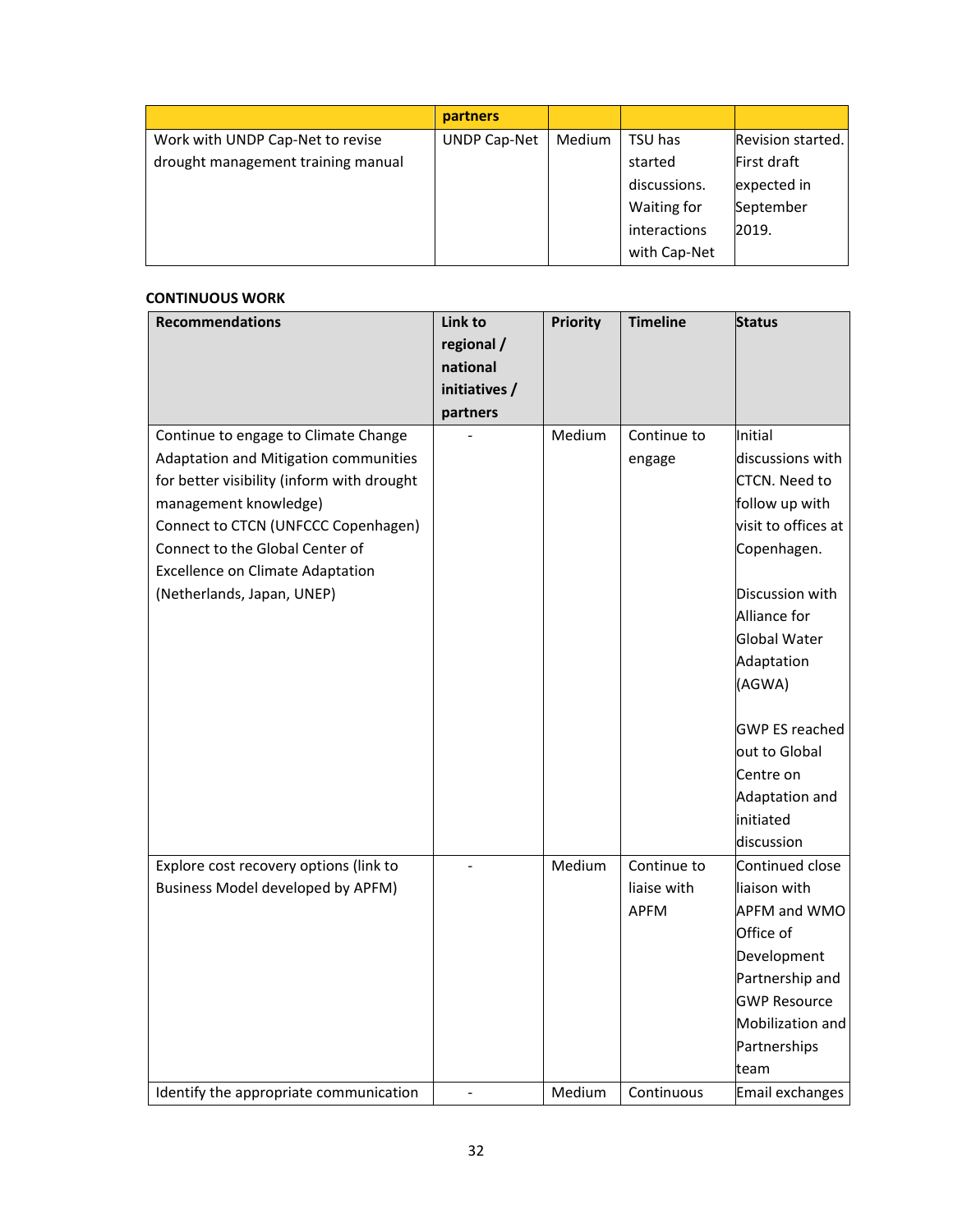| channels with IDMP partners and IDMP     |              |        |                | continued             |
|------------------------------------------|--------------|--------|----------------|-----------------------|
| target audiences                         |              |        |                |                       |
| Ensure that knowledge products can be    |              | Medium | Continuous     | Continuous            |
| translated into actions                  |              |        |                | engagement of         |
|                                          |              |        |                | partners. For         |
|                                          |              |        |                | example World         |
|                                          |              |        |                | <b>Bank internal</b>  |
|                                          |              |        |                | community of          |
|                                          |              |        |                | practice is using     |
|                                          |              |        |                | <b>IDMP</b> knowledge |
|                                          |              |        |                | products and          |
|                                          |              |        |                | requests for          |
|                                          |              |        |                | further               |
|                                          |              |        |                | information are       |
|                                          |              |        |                | processed             |
|                                          |              |        |                | through IDM           |
|                                          |              |        |                | HelpDesk              |
| HelpDesk should have an advisory role    |              | Medium | TSU to         | In total 133          |
| on which indicator to use                |              |        | promote role - | requests have         |
|                                          |              |        | Continuous     | been received         |
|                                          |              |        |                | through the           |
|                                          |              |        |                | helpdesk with 63      |
|                                          |              |        |                | during the            |
|                                          |              |        |                | reporting period.     |
|                                          |              |        |                | Out of the 63         |
|                                          |              |        |                | requests 42           |
|                                          |              |        |                | requests were         |
|                                          |              |        |                | related to            |
|                                          |              |        |                | indicators. All       |
|                                          |              |        |                | requests              |
|                                          |              |        |                | received through      |
|                                          |              |        |                | the HelpDesk          |
|                                          |              |        |                | have been             |
|                                          |              |        |                | completed             |
| Maintain "Connect" function as is and    |              | Medium | Continuous     | Done                  |
| continue conversation with partners on   |              |        |                |                       |
| how to develop further                   |              |        |                |                       |
| Follow-up with IDMP partners not yet     | ADPC, IRI    | High   | Continuous     | Continued to          |
| included in the Support Base Partners of |              |        |                | reach out to          |
| the HelpDesk                             |              |        |                | partners.             |
|                                          |              |        |                | Ongoing.              |
|                                          |              |        |                |                       |
| Connect with regional and national       | Include      | High   | TSU to         | Overview of           |
| products/actors on all 3 pillars (IDMP   | regional and |        | continue       | approaches            |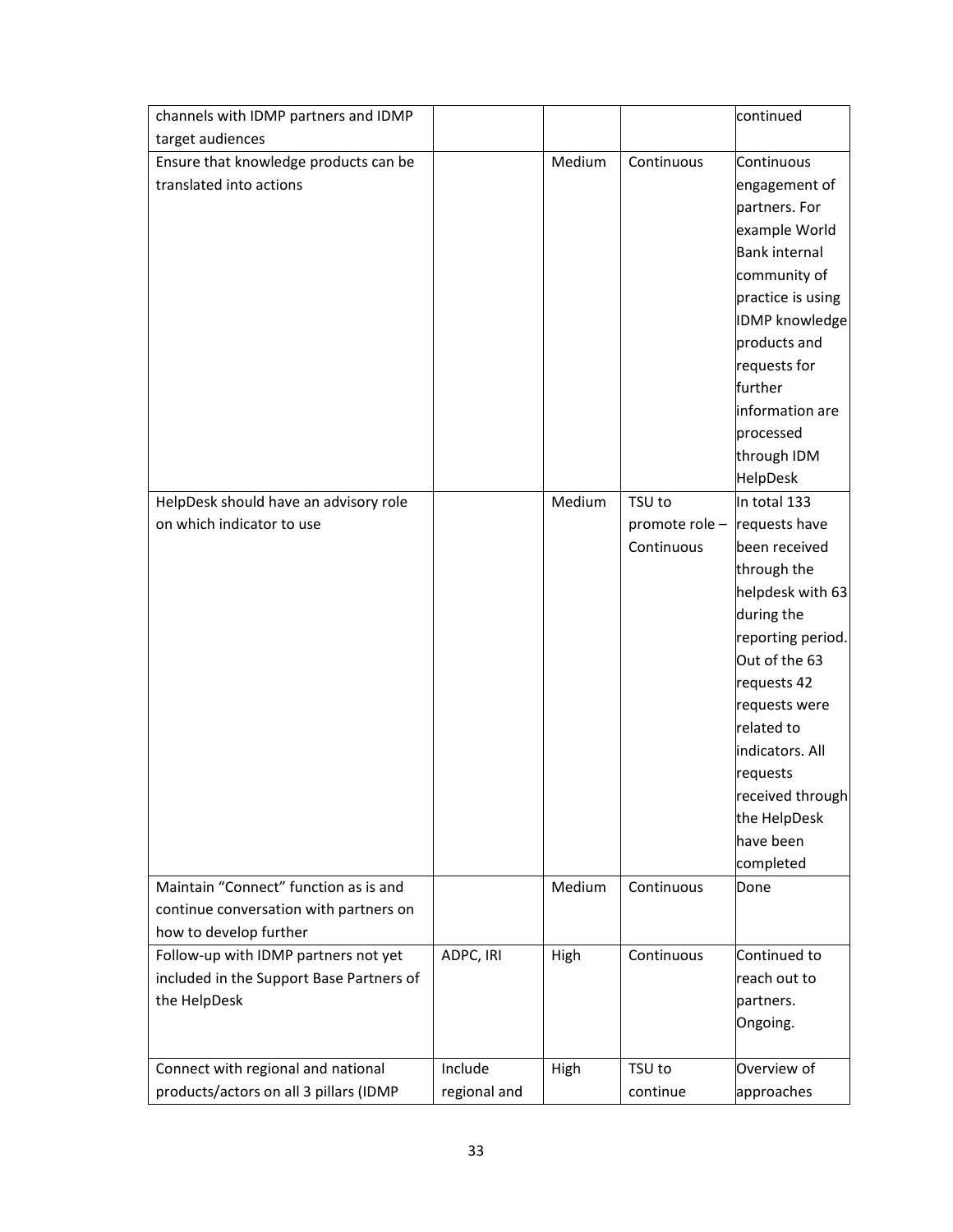| website) | national        | updating     | published:      |
|----------|-----------------|--------------|-----------------|
|          | initiatives and | website with | http://www.dro  |
|          | projects        | links        | lughtmanagemen  |
|          | (DriDanube,     |              | t.info/pillars/ |
|          |                 |              |                 |